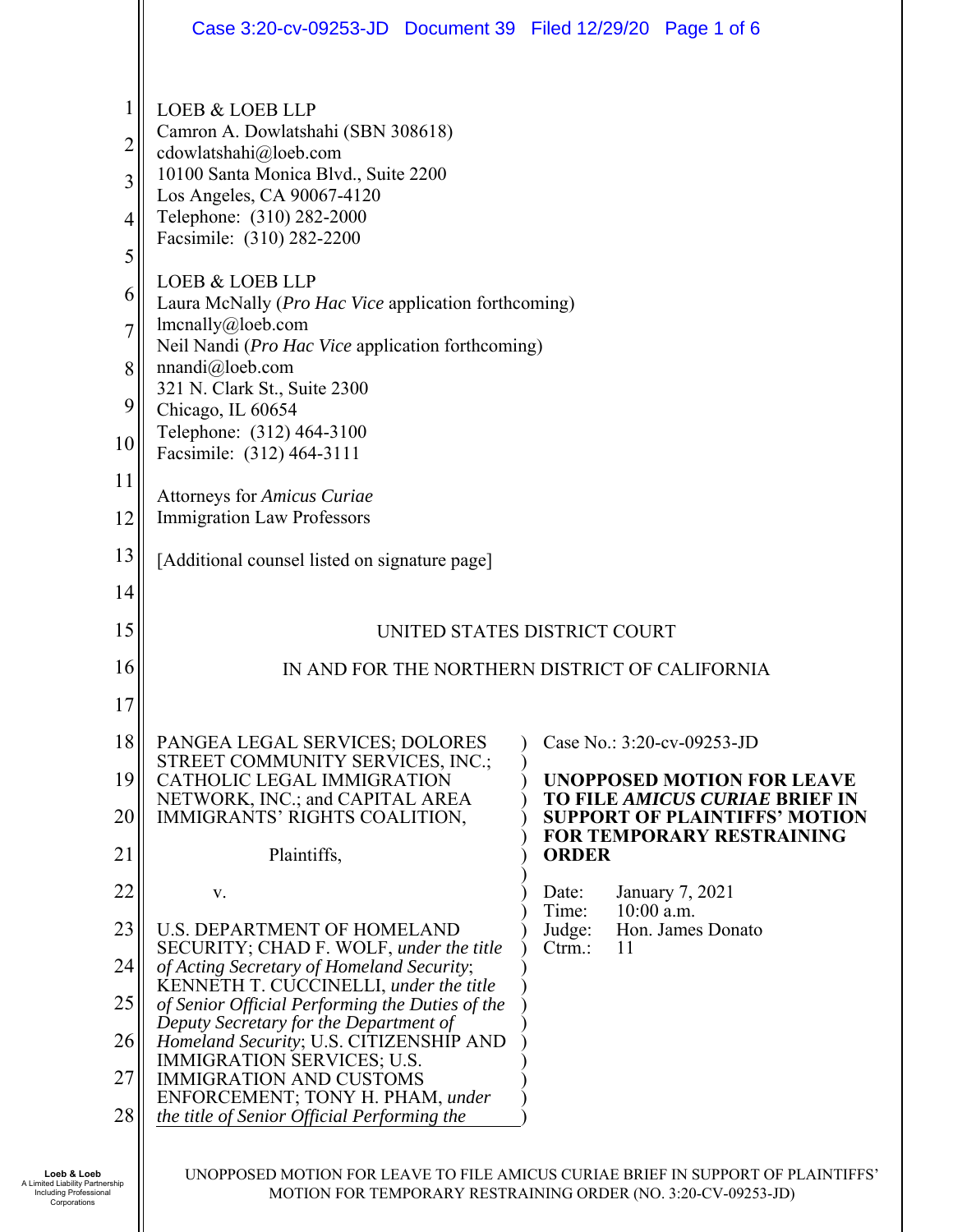|                                                                                          | Case 3:20-cv-09253-JD  Document 39  Filed 12/29/20  Page 2 of 6                                                                                                                                                                                                                                                                                                                                                                                                                                            |
|------------------------------------------------------------------------------------------|------------------------------------------------------------------------------------------------------------------------------------------------------------------------------------------------------------------------------------------------------------------------------------------------------------------------------------------------------------------------------------------------------------------------------------------------------------------------------------------------------------|
| 2<br>$\overline{3}$<br>4<br>5 <sup>1</sup><br>6<br>7                                     | Duties of the Director of U.S. Immigration and<br>Customs Enforcement; U.S. CUSTOMS AND<br>BORDER PROTECTION MARK A.<br>MORGAN, under the title of Senior Official<br>Performing the Duties of the Commissioner of<br>U.S. Customs and Border Protection; U.S.<br>DEPARTMENT OF JUSTICE; WILLIAM P.<br>BARR, under the title of U.S. Attorney<br>General; EXECUTIVE OFFICE FOR<br>IMMIGRATION REVIEW; and JAMES<br>MCHENRY, under the title of Director of the<br>Executive Office for Immigration Review, |
| 8                                                                                        | Defendants.                                                                                                                                                                                                                                                                                                                                                                                                                                                                                                |
| 9                                                                                        |                                                                                                                                                                                                                                                                                                                                                                                                                                                                                                            |
| 10                                                                                       |                                                                                                                                                                                                                                                                                                                                                                                                                                                                                                            |
| 11                                                                                       |                                                                                                                                                                                                                                                                                                                                                                                                                                                                                                            |
| 12                                                                                       |                                                                                                                                                                                                                                                                                                                                                                                                                                                                                                            |
| 13                                                                                       |                                                                                                                                                                                                                                                                                                                                                                                                                                                                                                            |
| 14                                                                                       |                                                                                                                                                                                                                                                                                                                                                                                                                                                                                                            |
| 15                                                                                       |                                                                                                                                                                                                                                                                                                                                                                                                                                                                                                            |
| 16                                                                                       |                                                                                                                                                                                                                                                                                                                                                                                                                                                                                                            |
| T)                                                                                       |                                                                                                                                                                                                                                                                                                                                                                                                                                                                                                            |
| 18                                                                                       |                                                                                                                                                                                                                                                                                                                                                                                                                                                                                                            |
| 19                                                                                       |                                                                                                                                                                                                                                                                                                                                                                                                                                                                                                            |
| 20                                                                                       |                                                                                                                                                                                                                                                                                                                                                                                                                                                                                                            |
| 21                                                                                       |                                                                                                                                                                                                                                                                                                                                                                                                                                                                                                            |
| 22                                                                                       |                                                                                                                                                                                                                                                                                                                                                                                                                                                                                                            |
| 23                                                                                       |                                                                                                                                                                                                                                                                                                                                                                                                                                                                                                            |
| 24                                                                                       |                                                                                                                                                                                                                                                                                                                                                                                                                                                                                                            |
| 25                                                                                       |                                                                                                                                                                                                                                                                                                                                                                                                                                                                                                            |
| 26                                                                                       |                                                                                                                                                                                                                                                                                                                                                                                                                                                                                                            |
| 27                                                                                       |                                                                                                                                                                                                                                                                                                                                                                                                                                                                                                            |
| 28                                                                                       |                                                                                                                                                                                                                                                                                                                                                                                                                                                                                                            |
| Loeb & Loeb<br>A Limited Liability Partnership<br>Including Professional<br>Corporations | UNOPPOSED MOTION FOR LEAVE TO FILE AMICUS CURIAE BRIEF IN SUPPORT OF PLAINTIFFS'<br>MOTION FOR TEMPORARY RESTRAINING ORDER (NO. 3:20-CV-09253-JD)                                                                                                                                                                                                                                                                                                                                                          |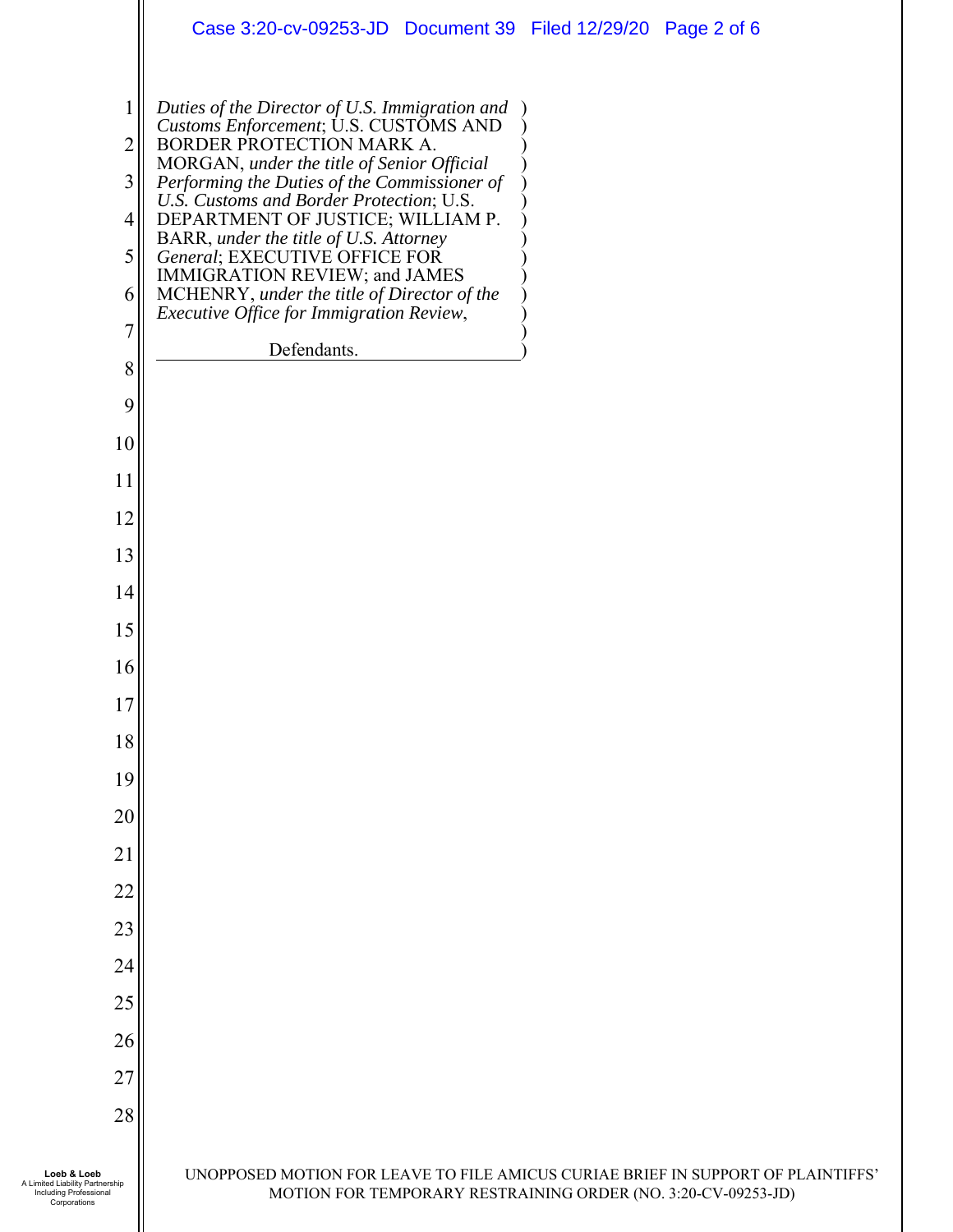### Case 3:20-cv-09253-JD Document 39 Filed 12/29/20 Page 3 of 6

| $\mathbf{1}$   |                                                                                                   | Amici curiae hereby move to file the attached Brief of Amicus Curiae in Support of             |  |
|----------------|---------------------------------------------------------------------------------------------------|------------------------------------------------------------------------------------------------|--|
| $\overline{2}$ | Plaintiffs' Motion for Temporary Restraining Order. Amici curiae are law professors who teach     |                                                                                                |  |
| 3              | and publish scholarship about United States immigration law. Amici have collectively studied the  |                                                                                                |  |
| 4              | implementation and history of the Immigration and Nationality Act (INA) for decades and have      |                                                                                                |  |
| 5              | written extensively on the topic. They accordingly have an abiding interest in the proper         |                                                                                                |  |
| 6              | interpretation and administration of the Nation's immigration laws, particularly the INA. Amici   |                                                                                                |  |
| 7              | respectfully submit that their proposed brief could aid this Court's consideration by placing the |                                                                                                |  |
| 8              | current dispute in the broader context and history of relevant immigration statutes.              |                                                                                                |  |
| 9              |                                                                                                   | The parties have consented to amici filing the attached brief. No counsel for a party authored |  |
| 10             | this brief in whole or in part, and no person other than the amici curiae or their counsel made a |                                                                                                |  |
| 11             | monetary contribution intended to fund the preparation or submission of this brief.               |                                                                                                |  |
| 12             | Amici are <sup>1</sup> :                                                                          |                                                                                                |  |
| 13             | David C. Baluarte                                                                                 | Ingrid Eagly                                                                                   |  |
| 14             | W&L School of Law                                                                                 | <b>UCLA</b> School of Law                                                                      |  |
| 15             | Lenni B. Benson                                                                                   | Stella Burch Elias                                                                             |  |
| 16             | New York Law School                                                                               | University of Iowa College of Law                                                              |  |
| 17             | Jennifer Chacón                                                                                   | Kate Evans                                                                                     |  |
| 18             | <b>UCLA School of Law</b>                                                                         | Duke University School of Law                                                                  |  |
| 19             | Gabriel J. Chin                                                                                   | Jill E. Family                                                                                 |  |
| 20             | UC Davis School of Law                                                                            | Widener University Commonwealth Law<br>School                                                  |  |
| 21             | Michael J. Churgin                                                                                | Niels W. Frenzen                                                                               |  |
| 22             | University of Texas School of Law                                                                 | USC Gould School of Law                                                                        |  |
| 23             | Marisa S. Cianciarulo                                                                             | Maryellen Fullerton                                                                            |  |
| 24             | Chapman University Fowler School of<br>Law                                                        | Brooklyn Law School                                                                            |  |
| 25             | Denise Gilman                                                                                     | Jennifer Moore<br>University of New Mexico School of Law                                       |  |
| 26             | University of Texas Law School                                                                    |                                                                                                |  |
| 27             |                                                                                                   |                                                                                                |  |
| 28             | <sup>1</sup> University affiliations are listed solely for informational purposes.                |                                                                                                |  |
|                | $-1-$<br>UNOPPOSED MOTION FOR LEAVE TO FILE AMICUS CURIAE BRIEF IN SUPPORT OF PLAINTIFFS'         |                                                                                                |  |
| hip            |                                                                                                   |                                                                                                |  |

MOTION FOR TEMPORARY RESTRAINING ORDER (NO. 3:20-CV-09253-JD)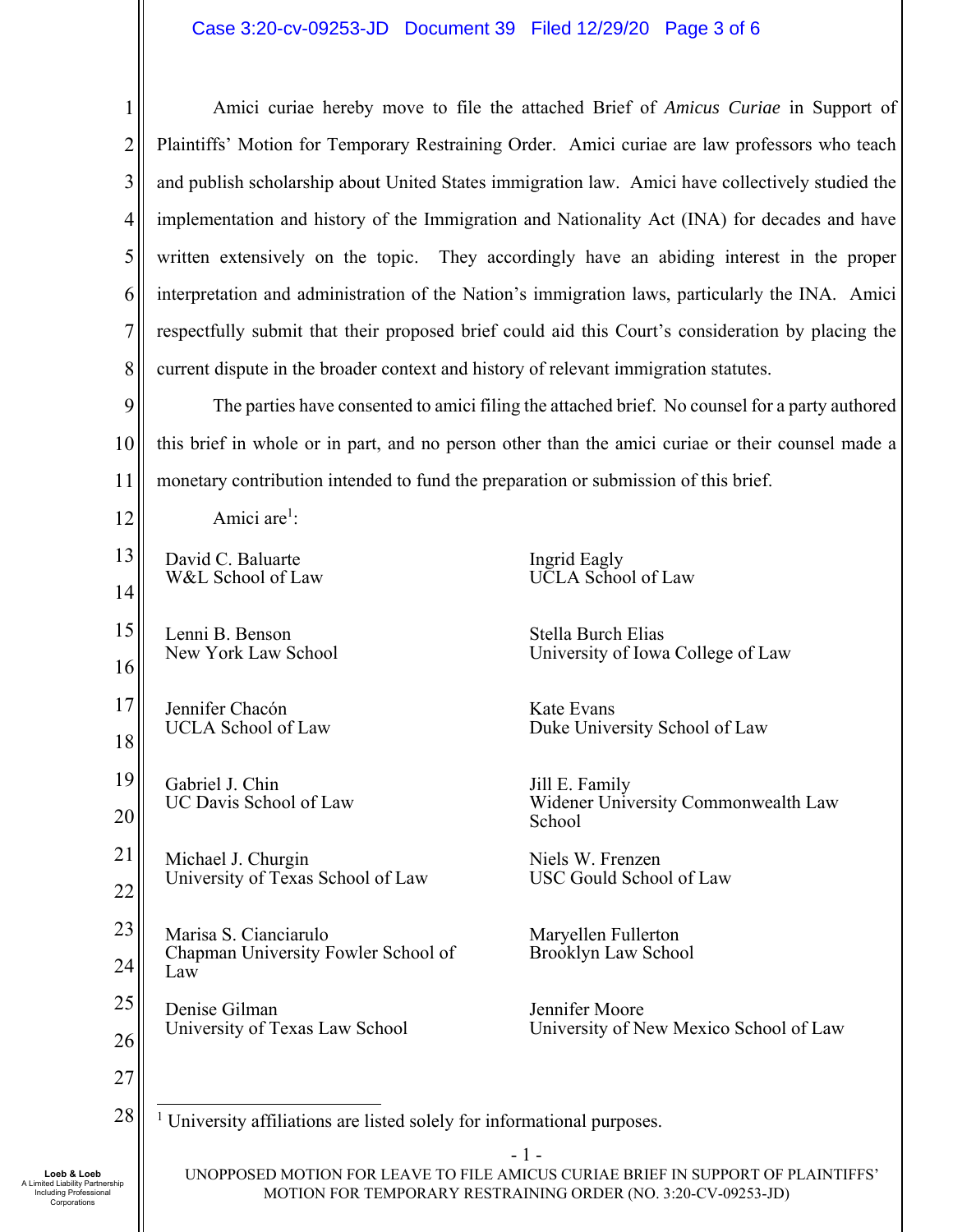|                                                                                          | Case 3:20-cv-09253-JD  Document 39  Filed 12/29/20  Page 4 of 6     |                                                                                                                                                   |
|------------------------------------------------------------------------------------------|---------------------------------------------------------------------|---------------------------------------------------------------------------------------------------------------------------------------------------|
| $\overline{c}$                                                                           | Lindsay Harris<br>UDC David A. Clarke School of Law                 | Hiroshi Motomura<br><b>UCLA School of Law</b>                                                                                                     |
| 3<br>4                                                                                   | Margaret Hu<br>Penn State Law                                       | Michael A. Olivas<br>University of Houston Law Center                                                                                             |
| 5<br>6                                                                                   | Elizabeth Keyes<br>University of Baltimore School of Law            | Bijal Shah<br>Arizona State University, Sandra Day<br>O'Connor College of Law                                                                     |
| 7<br>8                                                                                   | Annie Lai<br>University of California, Irvine School of<br>Law      | Maureen A. Sweeney<br>University of Maryland Carey School of Law                                                                                  |
| 9<br>10                                                                                  | Peter Margulies<br>Roger Williams University School of Law          | Shoba Sivaprasad Wadhia<br>Penn State Law                                                                                                         |
| 11<br>12                                                                                 | M. Isabel Medina<br>Loyola University New Orleans College of<br>Law | Michael J. Wishnie<br>Yale Law School                                                                                                             |
| 13<br>14                                                                                 | Dated: December 29, 2020                                            | Respectfully submitted,                                                                                                                           |
| 15                                                                                       |                                                                     |                                                                                                                                                   |
| 16                                                                                       |                                                                     | By: /s/Camron A. Dowlatshahi                                                                                                                      |
| $\perp$                                                                                  |                                                                     | Camron A. Dowlatshahi (SBN 308618)<br><b>LOEB &amp; LOEB LLP</b>                                                                                  |
| 18                                                                                       |                                                                     | 10100 Santa Monica Blvd., Suite 2200<br>Los Angeles, CA 90067<br>cdowlatshahi@loeb.com                                                            |
| 19                                                                                       |                                                                     | Telephone: (310) 282-2000<br>Facsimile: (310) 282-2200                                                                                            |
| 20<br>21                                                                                 |                                                                     | Laura McNally (Pro Hac Vice                                                                                                                       |
| 22                                                                                       |                                                                     | application forthcoming)<br>lmenally@,lob.com<br>Neil Nandi (Pro Hac Vice application                                                             |
| 23                                                                                       |                                                                     | forthcoming)<br>nnandi@loeb.com                                                                                                                   |
| 24                                                                                       |                                                                     | <b>LOEB &amp; LOEB LLP</b><br>321 N. Clark St., Suite 2300                                                                                        |
| 25                                                                                       |                                                                     | Chicago, IL 60654<br>Telephone: (312) 464-3100<br>Facsimile: (312) 464-3111                                                                       |
| 26                                                                                       |                                                                     |                                                                                                                                                   |
| 27                                                                                       |                                                                     |                                                                                                                                                   |
| 28                                                                                       |                                                                     | $-2-$                                                                                                                                             |
| Loeb & Loeb<br>A Limited Liability Partnership<br>Including Professional<br>Corporations |                                                                     | UNOPPOSED MOTION FOR LEAVE TO FILE AMICUS CURIAE BRIEF IN SUPPORT OF PLAINTIFFS'<br>MOTION FOR TEMPORARY RESTRAINING ORDER (NO. 3:20-CV-09253-JD) |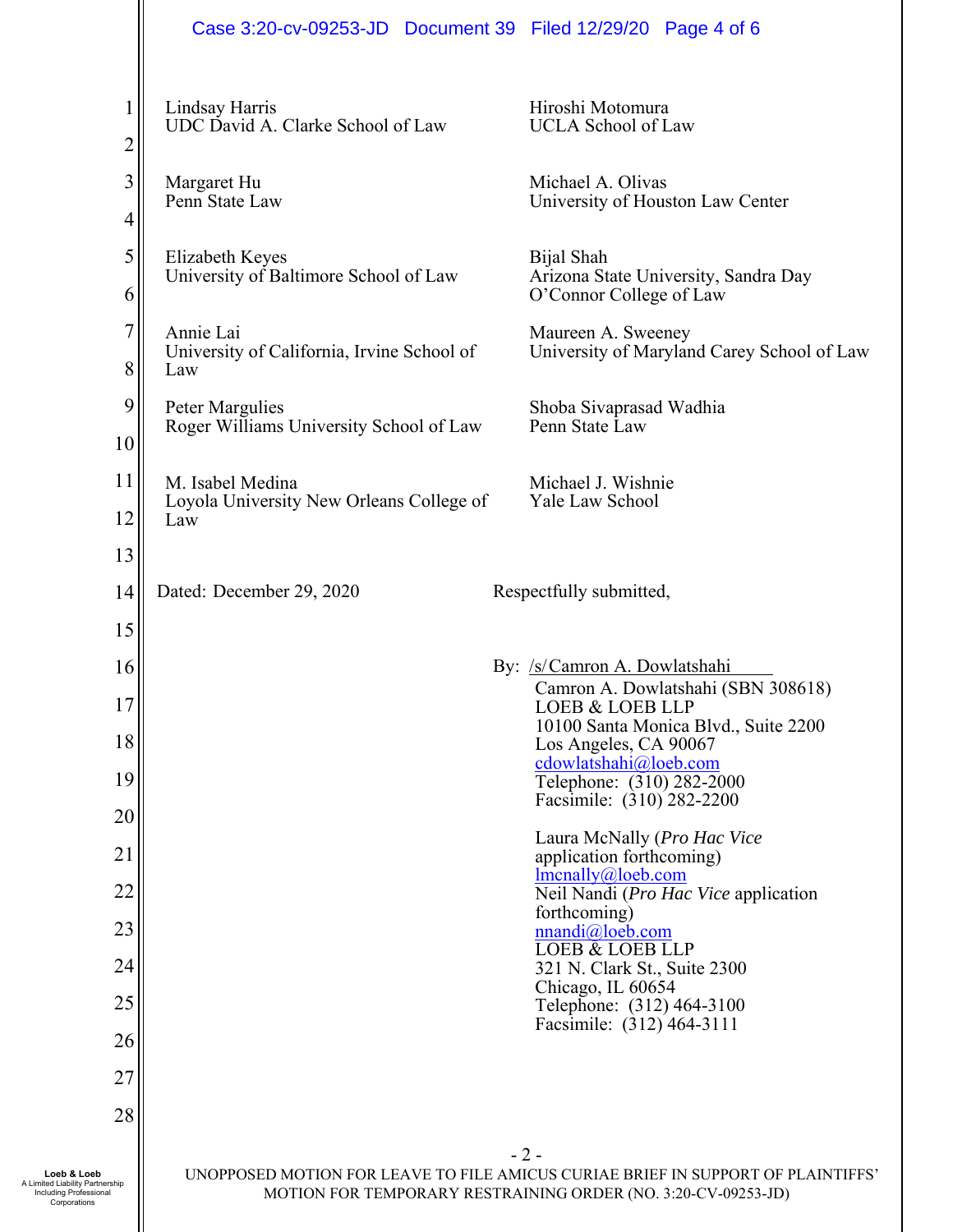|                                                                                          | Case 3:20-cv-09253-JD  Document 39  Filed 12/29/20  Page 5 of 6                                                                                                                                                                                                                                      |
|------------------------------------------------------------------------------------------|------------------------------------------------------------------------------------------------------------------------------------------------------------------------------------------------------------------------------------------------------------------------------------------------------|
| $\overline{2}$<br>3<br>4<br>5<br>6                                                       | Peter S. Margulies (Pro Hac Vice<br>application forthcoming)<br>ROGER WILLIAMS UNIVERSITY<br><b>SCHOOL OF LAW*</b><br>10 Metacom Avenue<br>Bristol, RI 02809<br>$(401)$ 254-4564<br>Shoba Sivaprasad Wadhia (Pro Hac Vice<br>application forthcoming)<br>PENN STATE LAW*<br>252E Lewis Katz Building |
| 7<br>8                                                                                   | University Park, PA 16802<br>$(814) 865 - 3823$                                                                                                                                                                                                                                                      |
| 9<br>10                                                                                  | Attorneys for Amicus Curiae Immigration Law<br>Professors                                                                                                                                                                                                                                            |
| 11<br>12                                                                                 |                                                                                                                                                                                                                                                                                                      |
| 13<br>14                                                                                 |                                                                                                                                                                                                                                                                                                      |
| 15<br>16                                                                                 |                                                                                                                                                                                                                                                                                                      |
| 17<br>18                                                                                 |                                                                                                                                                                                                                                                                                                      |
| 19<br>20                                                                                 |                                                                                                                                                                                                                                                                                                      |
| 21<br>22                                                                                 |                                                                                                                                                                                                                                                                                                      |
| 23<br>24                                                                                 |                                                                                                                                                                                                                                                                                                      |
| 25<br>26                                                                                 |                                                                                                                                                                                                                                                                                                      |
| 27<br>28                                                                                 | University affiliations are listed solely for informational purposes.                                                                                                                                                                                                                                |
| Loeb & Loeb<br>A Limited Liability Partnership<br>Including Professional<br>Corporations | $-3-$<br>UNOPPOSED MOTION FOR LEAVE TO FILE AMICUS CURIAE BRIEF IN SUPPORT OF PLAINTIFFS'<br>MOTION FOR TEMPORARY RESTRAINING ORDER (NO. 3:20-CV-09253-JD)                                                                                                                                           |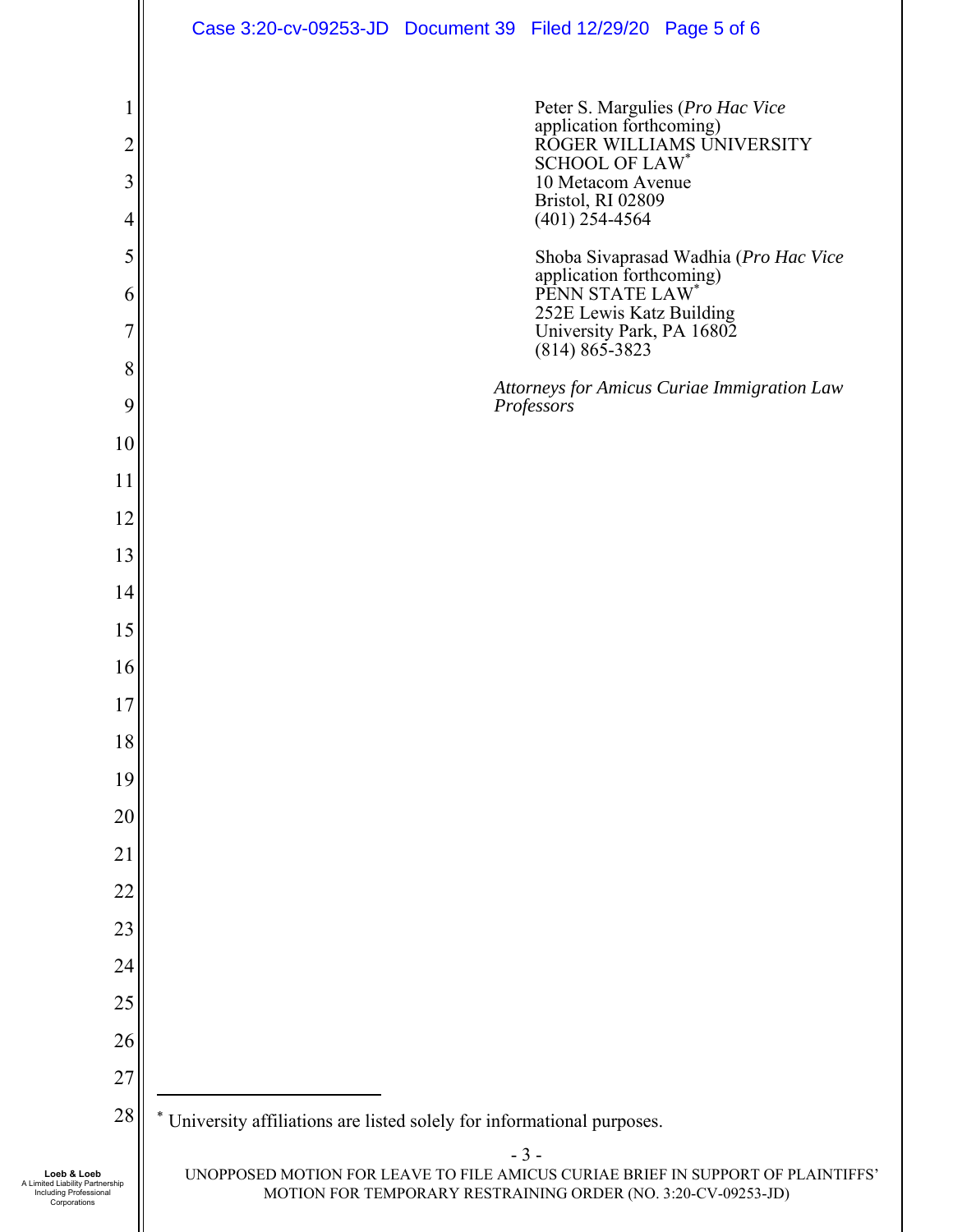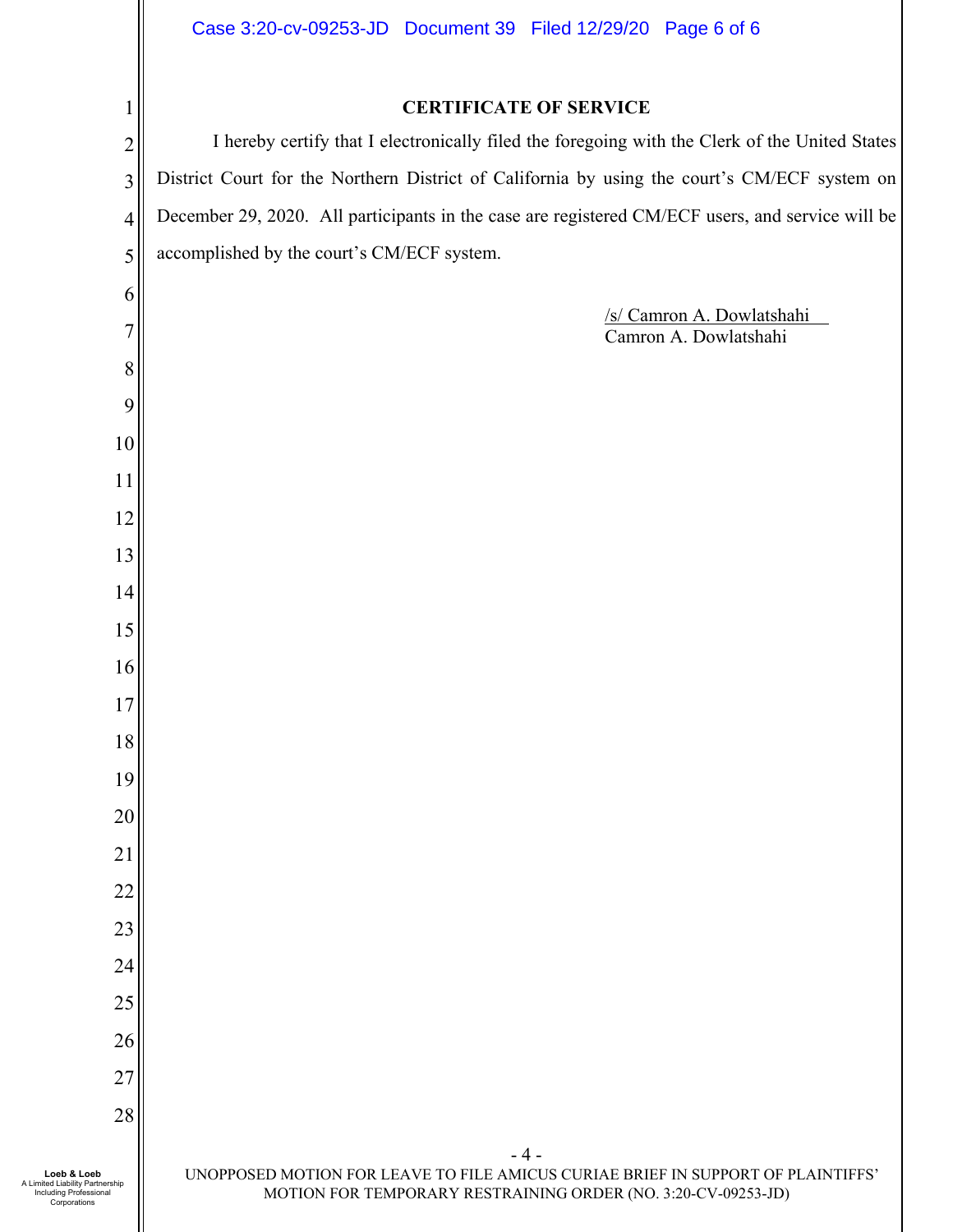|                                          | Case 3:20-cv-09253-JD  Document 39-1  Filed 12/29/20  Page 1 of 19                                                                                                                                                                                                                          |                                                                     |
|------------------------------------------|---------------------------------------------------------------------------------------------------------------------------------------------------------------------------------------------------------------------------------------------------------------------------------------------|---------------------------------------------------------------------|
| 1<br>2<br>3<br>4                         | <b>LOEB &amp; LOEB LLP</b><br>Camron A. Dowlatshahi (SBN 308618)<br>cdowlatshahi@loeb.com<br>10100 Santa Monica Blvd., Suite 2200<br>Los Angeles, CA 90067-4120<br>Telephone: (310) 282-2000<br>Facsimile: (310) 282-2200                                                                   |                                                                     |
| 5<br>6<br>$\overline{7}$<br>8<br>9<br>10 | LOEB & LOEB LLP<br>Laura McNally ( <i>Pro Hac Vice</i> application forthcoming)<br>lmenally@loeb.com<br>Neil Nandi (Pro Hac Vice application forthcoming)<br>nnandi@loeb.com<br>321 N. Clark St., Suite 2300<br>Chicago, IL 60654<br>Telephone: (312) 464-3100<br>Facsimile: (312) 464-3111 |                                                                     |
| 11<br>12                                 | Attorneys for Amicus Curiae<br><b>Immigration Law Professors</b>                                                                                                                                                                                                                            |                                                                     |
| 13                                       | [Additional counsel listed on signature page]                                                                                                                                                                                                                                               |                                                                     |
| 14                                       |                                                                                                                                                                                                                                                                                             |                                                                     |
| 15                                       | UNITED STATES DISTRICT COURT                                                                                                                                                                                                                                                                |                                                                     |
| 16                                       | IN AND FOR THE NORTHERN DISTRICT OF CALIFORNIA                                                                                                                                                                                                                                              |                                                                     |
| 17                                       |                                                                                                                                                                                                                                                                                             |                                                                     |
| 18<br>19                                 | PANGEA LEGAL SERVICES; DOLORES<br>STREET COMMUNITY SERVICES, INC.;<br>CATHOLIC LEGAL IMMIGRATION                                                                                                                                                                                            | Case No.: 3:20-cv-09253-JD<br><b>AMICUS CURIAE BRIEF IN SUPPORT</b> |
| 20                                       | NETWORK, INC.; and CAPITAL AREA<br>IMMIGRANTS' RIGHTS COALITION,                                                                                                                                                                                                                            | OF PLAINTIFFS' MOTION FOR<br><b>TEMPORARY RESTRAINING ORDER</b>     |
| 21                                       | Plaintiffs,                                                                                                                                                                                                                                                                                 |                                                                     |
| 22                                       | V.                                                                                                                                                                                                                                                                                          | January 7, 2021<br>Date:<br>$10:00$ a.m.<br>Time:                   |
| 23                                       | <b>U.S. DEPARTMENT OF HOMELAND</b>                                                                                                                                                                                                                                                          | Hon. James Donato<br>Judge:<br>11<br>$C$ trm.:                      |
| 24                                       | SECURITY; CHAD F. WOLF, under the title<br>of Acting Secretary of Homeland Security;                                                                                                                                                                                                        |                                                                     |
| 25                                       | KENNETH T. CUCCINELLI, under the title<br>of Senior Official Performing the Duties of the                                                                                                                                                                                                   |                                                                     |
| 26                                       | Deputy Secretary for the Department of<br>Homeland Security; U.S. CITIZENSHIP AND                                                                                                                                                                                                           |                                                                     |
| 27                                       | IMMIGRATION SERVICES; U.S.<br><b>IMMIGRATION AND CUSTOMS</b>                                                                                                                                                                                                                                |                                                                     |
| 28                                       | ENFORCEMENT; TONY H. PHAM, under<br>the title of Senior Official Performing the                                                                                                                                                                                                             |                                                                     |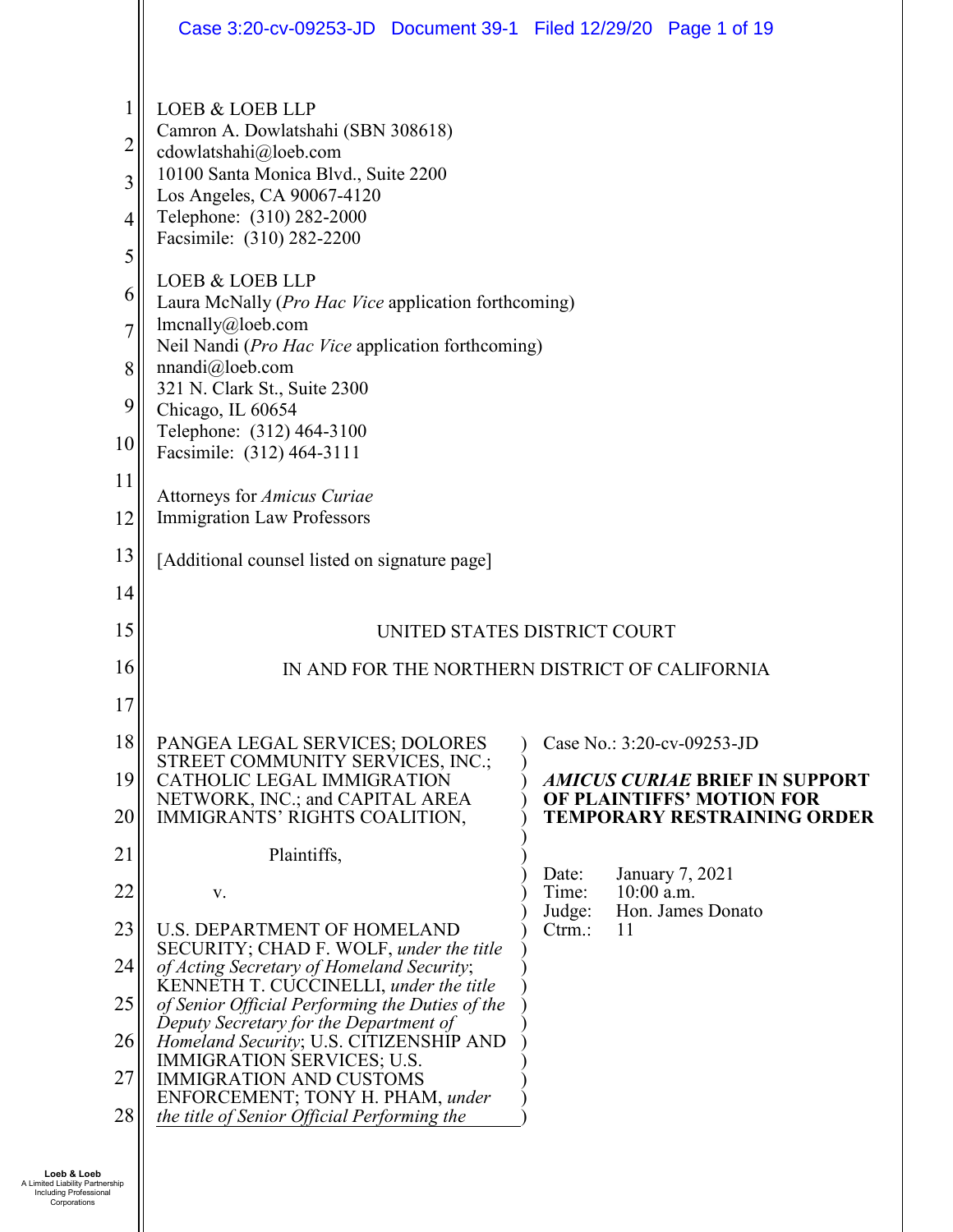|                                                 | Case 3:20-cv-09253-JD  Document 39-1  Filed 12/29/20  Page 2 of 19                                                                                                                                                                                                                                                                                                                                              |
|-------------------------------------------------|-----------------------------------------------------------------------------------------------------------------------------------------------------------------------------------------------------------------------------------------------------------------------------------------------------------------------------------------------------------------------------------------------------------------|
| 1<br>$\overline{2}$<br>3<br>$\overline{4}$<br>5 | Duties of the Director of U.S. Immigration and<br>Customs Enforcement; U.S. CUSTOMS AND<br>BORDER PROTECTION MARK A.<br>MORGAN, under the title of Senior Official<br>Performing the Duties of the Commissioner of<br>U.S. Customs and Border Protection; U.S.<br>DEPARTMENT OF JUSTICE; WILLIAM P.<br>BARR, under the title of U.S. Attorney<br>General; EXECUTIVE OFFICE FOR<br>IMMIGRATION REVIEW; and JAMES |
| 6                                               | MCHENRY, under the title of Director of the<br>Executive Office for Immigration Review,                                                                                                                                                                                                                                                                                                                         |
| 7                                               | Defendants.                                                                                                                                                                                                                                                                                                                                                                                                     |
| 8<br>9                                          |                                                                                                                                                                                                                                                                                                                                                                                                                 |
| 10                                              |                                                                                                                                                                                                                                                                                                                                                                                                                 |
| 11                                              |                                                                                                                                                                                                                                                                                                                                                                                                                 |
| 12                                              |                                                                                                                                                                                                                                                                                                                                                                                                                 |
| 13                                              |                                                                                                                                                                                                                                                                                                                                                                                                                 |
| 14                                              |                                                                                                                                                                                                                                                                                                                                                                                                                 |
| 15                                              |                                                                                                                                                                                                                                                                                                                                                                                                                 |
| 16                                              |                                                                                                                                                                                                                                                                                                                                                                                                                 |
| 17                                              |                                                                                                                                                                                                                                                                                                                                                                                                                 |
| 18                                              |                                                                                                                                                                                                                                                                                                                                                                                                                 |
| 19<br>20                                        |                                                                                                                                                                                                                                                                                                                                                                                                                 |
| 21                                              |                                                                                                                                                                                                                                                                                                                                                                                                                 |
| 22                                              |                                                                                                                                                                                                                                                                                                                                                                                                                 |
| 23                                              |                                                                                                                                                                                                                                                                                                                                                                                                                 |
| 24                                              |                                                                                                                                                                                                                                                                                                                                                                                                                 |
| 25                                              |                                                                                                                                                                                                                                                                                                                                                                                                                 |
| 26                                              |                                                                                                                                                                                                                                                                                                                                                                                                                 |
| 27                                              |                                                                                                                                                                                                                                                                                                                                                                                                                 |
| 28                                              |                                                                                                                                                                                                                                                                                                                                                                                                                 |
|                                                 | AMICUS CURIAE BRIEF IN SUPPORT OF PLAINTIFFS' MOTION                                                                                                                                                                                                                                                                                                                                                            |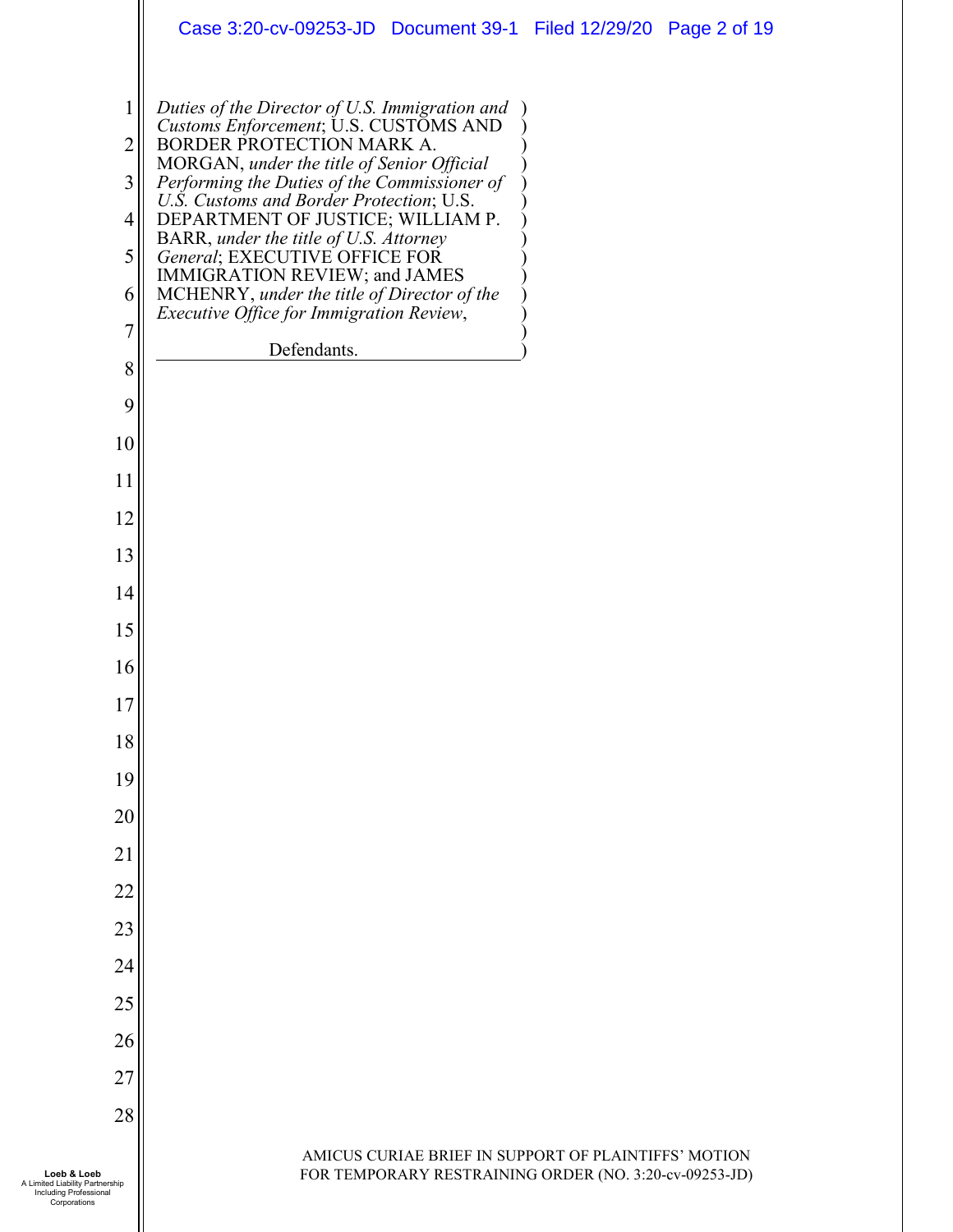|                                                                                                 | Case 3:20-cv-09253-JD  Document 39-1  Filed 12/29/20<br>Page 3 of 19                                           |
|-------------------------------------------------------------------------------------------------|----------------------------------------------------------------------------------------------------------------|
|                                                                                                 | <b>TABLE OF CONTENTS</b>                                                                                       |
| 2                                                                                               |                                                                                                                |
| 3                                                                                               |                                                                                                                |
| $\overline{4}$                                                                                  |                                                                                                                |
| 5                                                                                               |                                                                                                                |
| 6<br>$\overline{7}$                                                                             | The Departments' Adverse Factors Create De Facto Bars that Conflict with<br>Ι.                                 |
| 8                                                                                               | The Asylum Rule's De Facto Bars and Amorphous Exceptions<br>A.                                                 |
| 9                                                                                               | The Asylum Rule's De Facto Bars Conflict with Congress' Statutory<br><b>B.</b>                                 |
| 10<br>11                                                                                        | Two Adverse Factors—Unlawful Manner of Entry and Use of Fraudulent Entry<br>II.                                |
| 12                                                                                              | Under the Refugee Act and the Illegal Immigration Reform Act,<br>A.                                            |
| 13<br>14                                                                                        | <b>B.</b><br>Under the INA, Use of Fraudulent Entry Documents Is Not a Bar to                                  |
| 15                                                                                              | III.<br>Even If the Asylum Rule Were Considered a Permissible Construction of the                              |
| 16                                                                                              | INA, the Departments Have Not Provided a Sufficient Explanation for the                                        |
| 17                                                                                              | The Departments Fail to Support Their Claims Regarding Asylum in<br>A.                                         |
| 18<br>19                                                                                        | <b>B.</b><br>The Departments Fail to Support Their Claim that the Asylum Rule                                  |
| 20                                                                                              | $\mathcal{C}$ .<br>The Departments Fail to Support Their Dilution of the Firm Resettlement                     |
| 21                                                                                              |                                                                                                                |
| 22                                                                                              |                                                                                                                |
| 23                                                                                              |                                                                                                                |
| 24                                                                                              |                                                                                                                |
| 25                                                                                              |                                                                                                                |
| 26                                                                                              |                                                                                                                |
| 27                                                                                              |                                                                                                                |
| 28                                                                                              | – i –                                                                                                          |
| Loeb & Loeb<br>A Limited Liability Partnership<br><b>Including Professional</b><br>Corporations | AMICUS CURIAE BRIEF IN SUPPORT OF PLAINTIFFS' MOTION<br>FOR TEMPORARY RESTRAINING ORDER (NO. 3:20-cv-09253-JD) |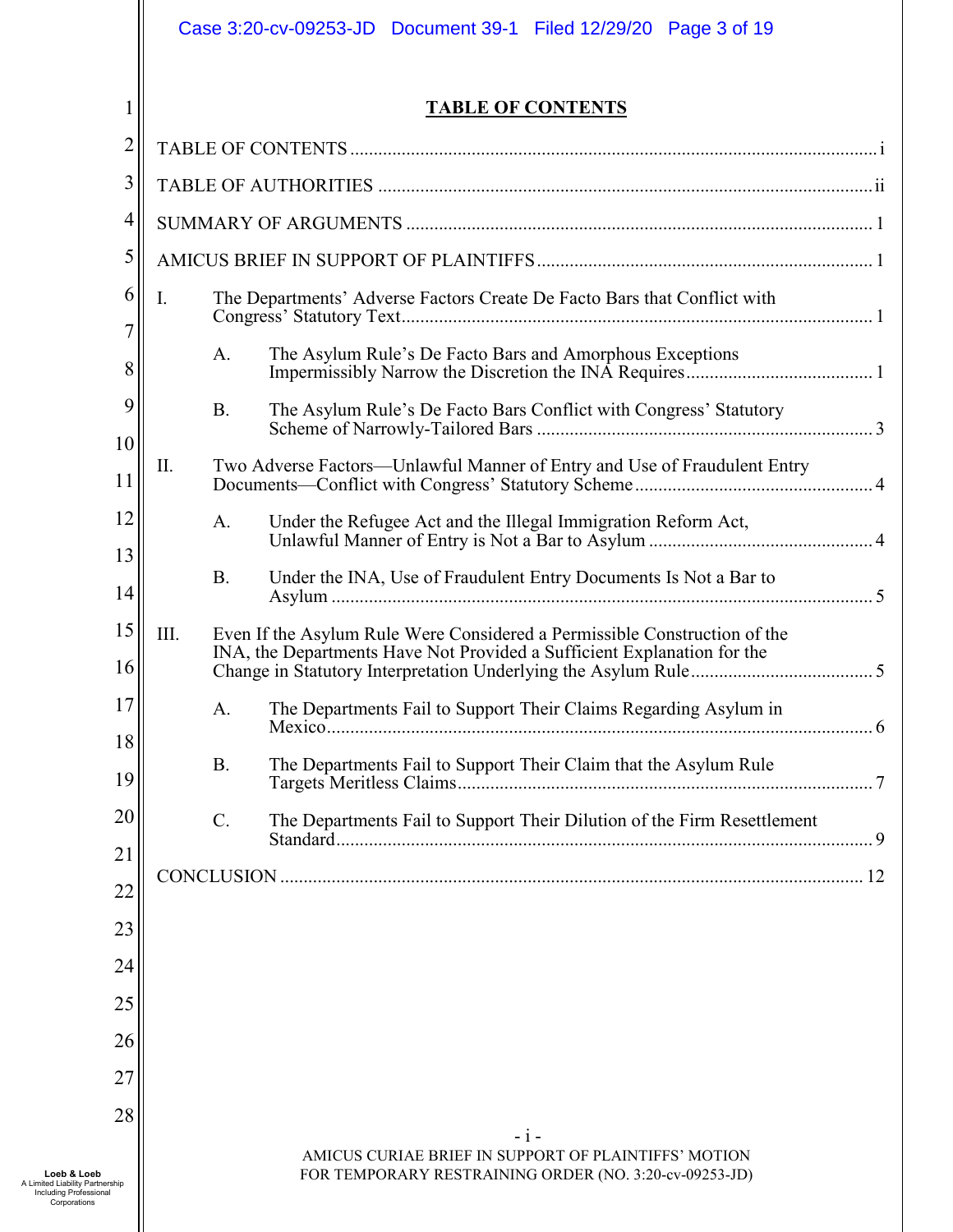|    | Case 3:20-cv-09253-JD  Document 39-1  Filed 12/29/20  Page 4 of 19                 |
|----|------------------------------------------------------------------------------------|
| 1  | <b>TABLE OF AUTHORITIES</b><br>Page(s)                                             |
| 2  | Cases                                                                              |
| 3  |                                                                                    |
| 4  | Boika v. Holder,                                                                   |
| 5  | East Bay Sanctuary Covenant v. Barr,                                               |
| 6  |                                                                                    |
| 7  | East Bay Sanctuary Covenant v. Barr,                                               |
| 8  | Case No. 19-cv-04073-JST, 2020 U.S. Dist. LEXIS 211795 (N.D. Ca. Nov. 10, 2020)  6 |
| 9  | East Bay Sanctuary Covenant v. Trump,                                              |
| 10 | Encino Motorcars, LLC v. Navarro,                                                  |
| 11 |                                                                                    |
| 12 | Etienne Tchitchui v. Holder,                                                       |
| 13 |                                                                                    |
| 14 | INS v. Cardoza-Fonseca,                                                            |
| 15 | Maharaj v. Gonzales,                                                               |
| 16 |                                                                                    |
| 17 | Matter of $A-G-G$ -,                                                               |
| 18 |                                                                                    |
| 19 | Matter of Pula,                                                                    |
| 20 | Nat'l Cable & Telecomms. Ass'n v. Brand X Internet Servs.,                         |
| 21 |                                                                                    |
| 22 | Ouda v. INS,                                                                       |
| 23 |                                                                                    |
| 24 | Precetaj v. Sessions,                                                              |
| 25 |                                                                                    |
| 26 | Rosenberg v. Yee Chien Woo,                                                        |
| 27 | Sung Kil Jang v. Lynch,                                                            |
| 28 |                                                                                    |
|    | $-$ ii $-$                                                                         |

AMICUS CURIAE BRIEF IN SUPPORT OF PLAINTIFFS' MOTION FOR TEMPORARY RESTRAINING ORDER (NO. 3:20-cv-09253-JD)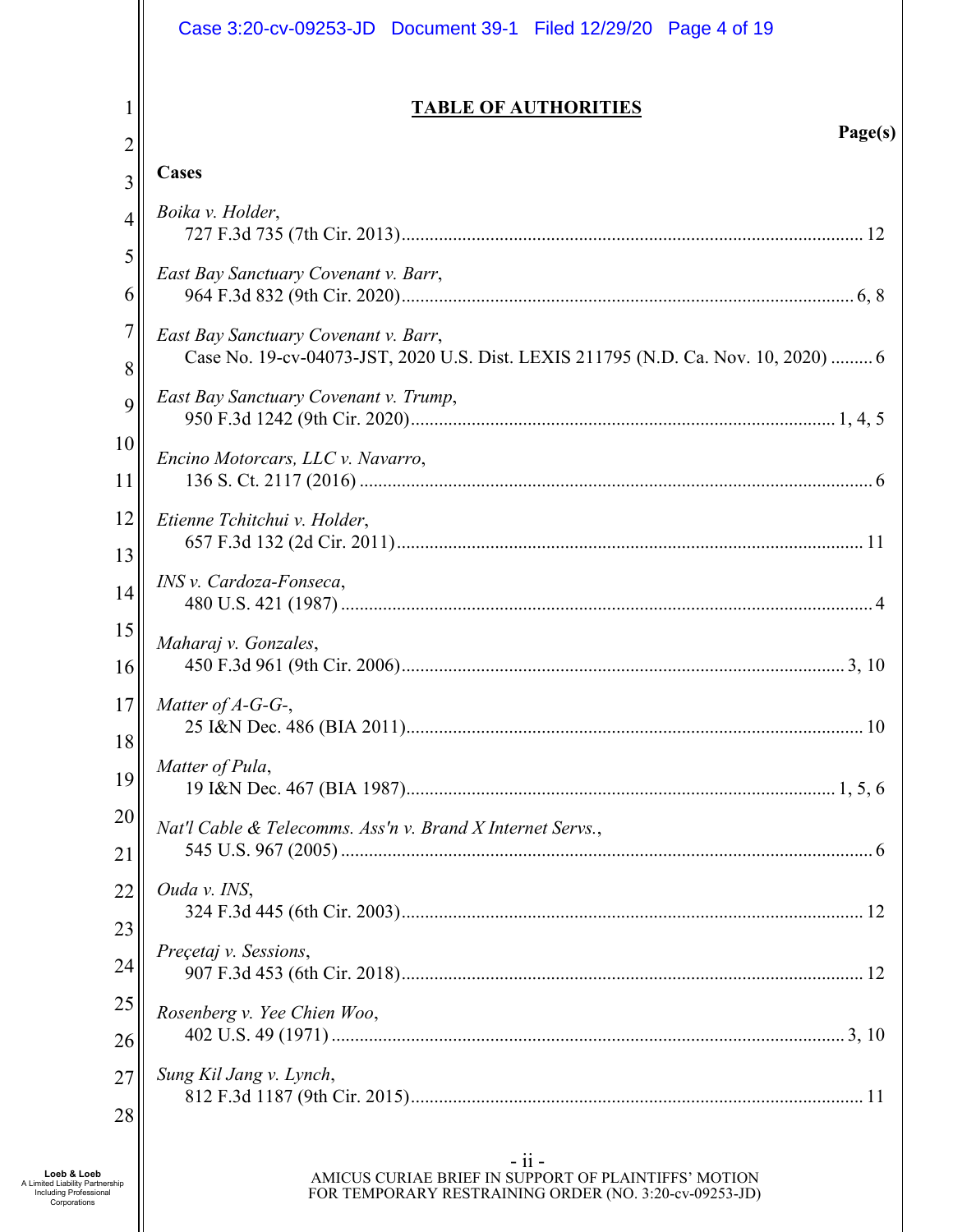| 1              | <b>Statutes</b>                                                                                                                                                      |
|----------------|----------------------------------------------------------------------------------------------------------------------------------------------------------------------|
| $\overline{2}$ |                                                                                                                                                                      |
| 3              |                                                                                                                                                                      |
| 4              |                                                                                                                                                                      |
| 5              |                                                                                                                                                                      |
| 6              |                                                                                                                                                                      |
| 7<br>8         |                                                                                                                                                                      |
| 9              |                                                                                                                                                                      |
| 10             |                                                                                                                                                                      |
| 11             |                                                                                                                                                                      |
| 12             | Act to Amend the Displaced Persons Act of 1948, Pub. L. No. 81-555, 64 Stat. 219 (1950) 9                                                                            |
| 13             |                                                                                                                                                                      |
| 14             | Illegal Immigration Reform and Immigrant Responsibility Act of 1996,                                                                                                 |
| 15<br>16       |                                                                                                                                                                      |
| 17             |                                                                                                                                                                      |
| 18             |                                                                                                                                                                      |
| 19             | <b>Rules and Regulations</b>                                                                                                                                         |
| 20             |                                                                                                                                                                      |
| 21<br>22       | Procedures for Asylum and Withholding of Removal; Credible Fear and Reasonable Fear Review                                                                           |
| 23             | <b>Legislative Materials</b>                                                                                                                                         |
| 24             |                                                                                                                                                                      |
| 25             | <b>Other Authorities</b>                                                                                                                                             |
| 26             | Asylum Access, Mexican Asylum System for U.S. Immigration Lawyers FAQ (Nov. 2019),<br>https://asylumaccess.org/wp-content/uploads/2019/11/Mexican-Asylum-FAQ-for-US- |
| 27<br>28       | Immigration-Lawyers.pdf.                                                                                                                                             |
|                |                                                                                                                                                                      |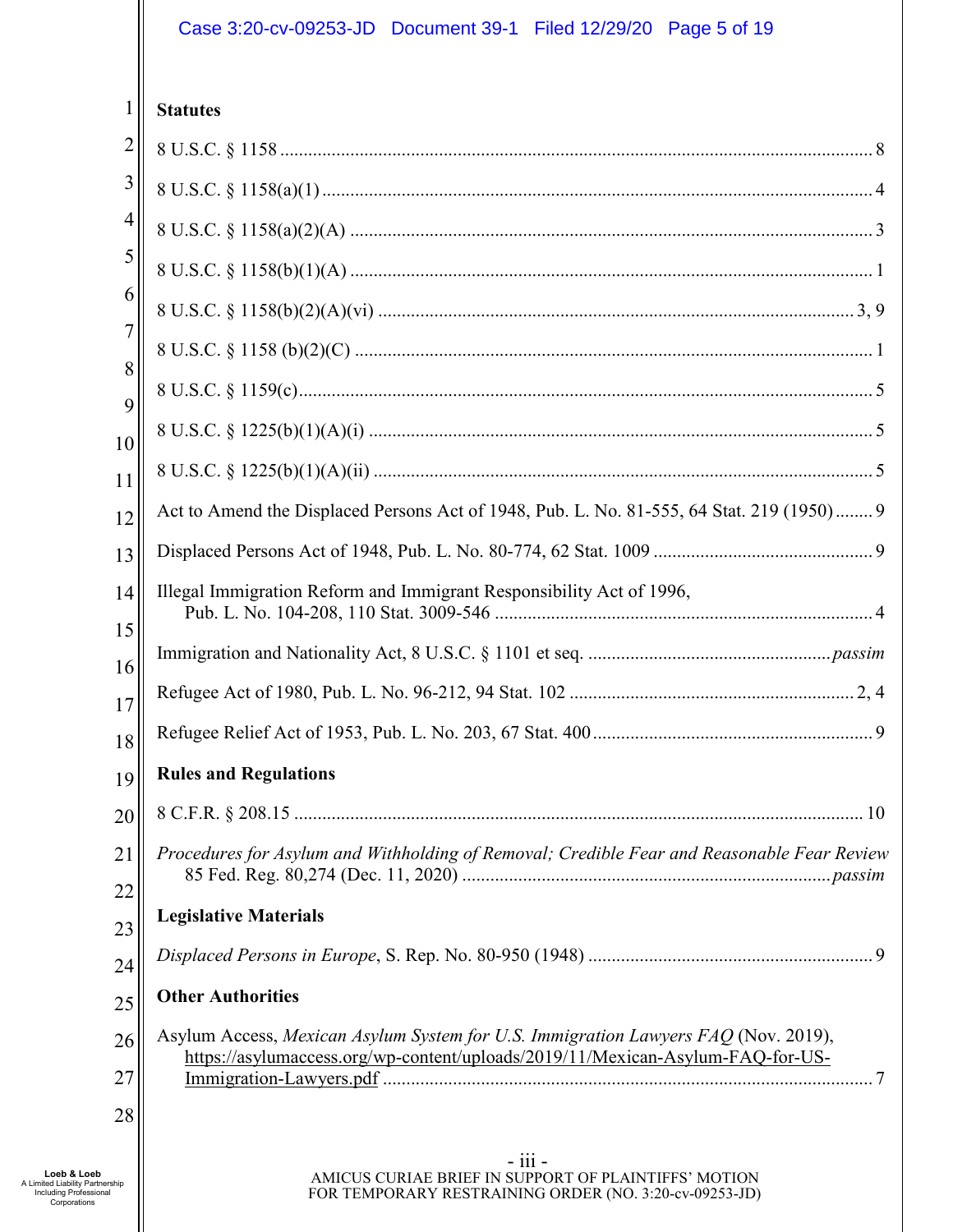|                     | Case 3:20-cv-09253-JD  Document 39-1  Filed 12/29/20  Page 6 of 19                                                        |
|---------------------|---------------------------------------------------------------------------------------------------------------------------|
| 1<br>$\overline{c}$ | Clare Ribando Seelke, Cong. Rsch. Serv., IF10215, Mexico's Immigration Control Efforts 2                                  |
| 3                   | Convention Relating to the Status of Refugees, July 28, 1951                                                              |
| 4                   | David A. Martin, Taming Immigration: The 64th Henry J. Miller Distinguished Lecture Series                                |
| 5                   |                                                                                                                           |
| 6                   |                                                                                                                           |
| 7                   | UNHCR, Mexico: Fact Sheet (Apr. 2019),                                                                                    |
| 8                   | https://reporting.unhcr.org/sites/default/files/UNHCR%20Factsheet%20Mexico%20-                                            |
| 9                   | UNHCR, States Parties to the 1951 Convention relating to the Status of Refugees and the 1967                              |
| 10                  | Protocol (2020), https://www.unhcr.org/en-us/protection/basic/3b73b0d63/states-parties-1951-                              |
| 11                  |                                                                                                                           |
| 12                  |                                                                                                                           |
| 13                  |                                                                                                                           |
| 14                  |                                                                                                                           |
| 15                  |                                                                                                                           |
| 16                  |                                                                                                                           |
| 17                  |                                                                                                                           |
| 18                  |                                                                                                                           |
| 19                  |                                                                                                                           |
| 20                  |                                                                                                                           |
| 21                  |                                                                                                                           |
| 22<br>23            |                                                                                                                           |
| 24                  |                                                                                                                           |
| 25                  |                                                                                                                           |
| 26                  |                                                                                                                           |
| 27                  |                                                                                                                           |
| 28                  |                                                                                                                           |
|                     |                                                                                                                           |
| ership<br>ıal       | $-iv -$<br>AMICUS CURIAE BRIEF IN SUPPORT OF PLAINTIFFS' MOTION<br>FOR TEMPORARY RESTRAINING ORDER (NO. 3:20-cv-09253-JD) |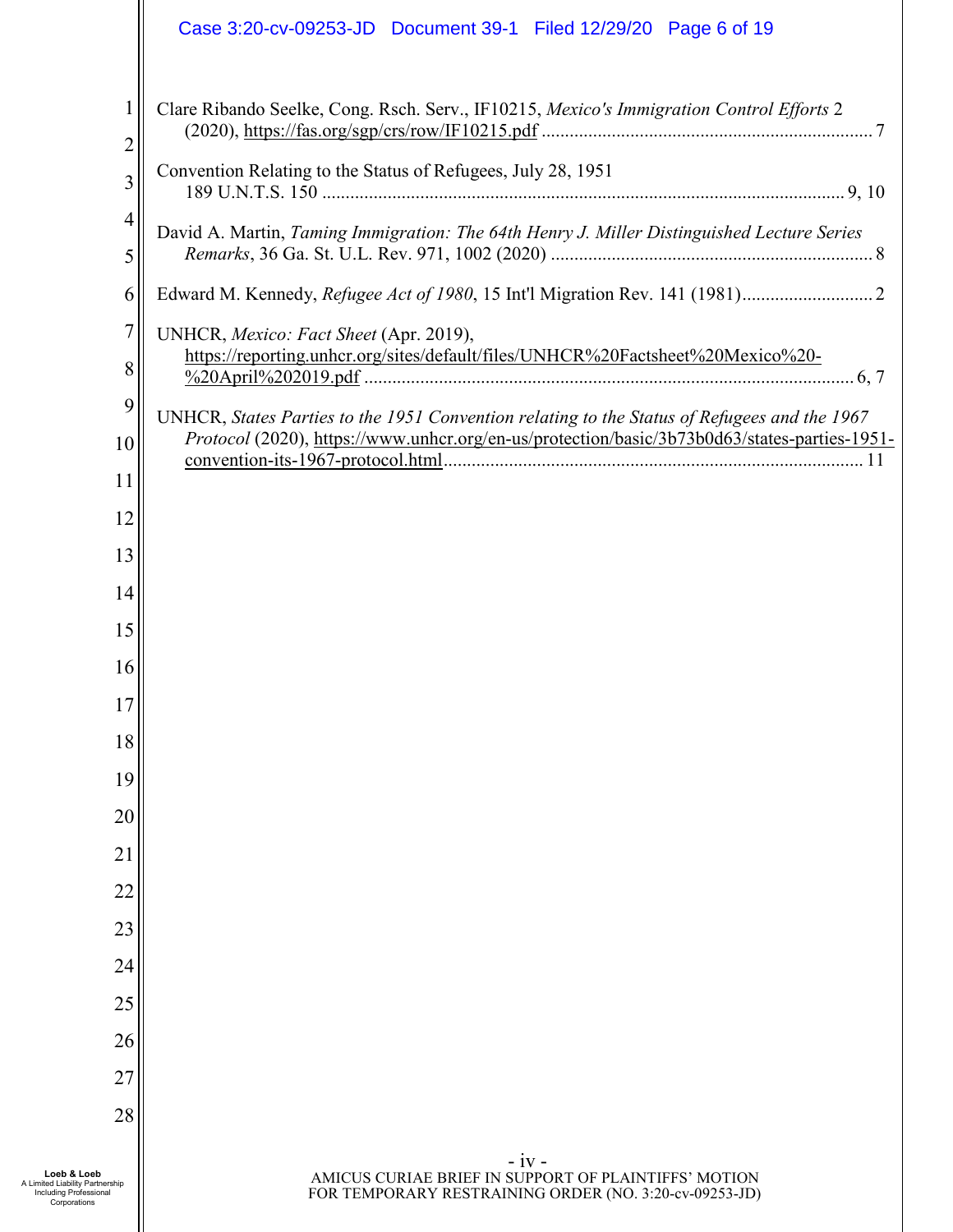#### 1 2 3 4 5 6 7 8 9 10 11 12 13 14 15 16 17 18 19 20 21 22 23 24 25 26 **SUMMARY OF ARGUMENTS**  The Departments of Justice and Homeland Security's ("Departments") final asylum rule ("Asylum Rule") conflicts with the Congressional purpose and legislative directives underlying the asylum system. Specifically, Congress has developed a comprehensive statutory scheme that includes certain bars on eligibility, but otherwise establishes discretion as a core element of asylum adjudications. The Asylum Rule overturns this scheme by enacting a series of de facto bars based on enumerated "adverse factors," some of which Congress has clearly stated cannot be bars to eligibility. Additionally, these new de facto bars—as well as substantial changes to the scope of firm resettlement bar—mark a substantial departure from the discretion-based asylum regime. The Departments, however, fail to provide sufficient support to justify this dramatic shift. The Asylum Rule's unsupported deviations from long-standing practice, domestic statutes, and the international law principles underlying the statutes warrant granting Plaintiffs' motion. **AMICUS BRIEF IN SUPPORT OF PLAINTIFFS I. The Departments' Adverse Factors Create De Facto Bars that Conflict with Congress' Statutory Text**  The Immigration and Nationality Act ("INA") bakes discretion into its very foundation by stating that the Departments "*may* grant asylum" to an applicant. 8 U.S.C.  $\S$  1158(b)(1)(A) (emphasis added). Therefore, when a rule governing the Departments' discretion bars whole categories of applicants at the threshold of *eligibility* for asylum protection, that rule must be "consistent with" Congress's entire framework of asylum protection. *Id.* § 1158(b)(2)(C); *see also East Bay Sanctuary Covenant v. Trump*, 950 F.3d 1242, 1261 (9th Cir. 2020) (holding that the executive branch exceeded power delegated to it by Congress by categorically barring applicants who entered the United States at a point not designated by officials); *Matter of Pula*, 19 I&N Dec. 467, 472-73 (BIA 1987) (discretion cannot be arbitrary or have the effect of categorically barring asylum in "virtually all cases"). The Asylum Rule challenged in the present case creates de facto categorical bars and is not "consistent with" the INA.

- 27 28
- **A. The Asylum Rule's De Facto Bars and Amorphous Exceptions Impermissibly Narrow the Discretion the INA Requires**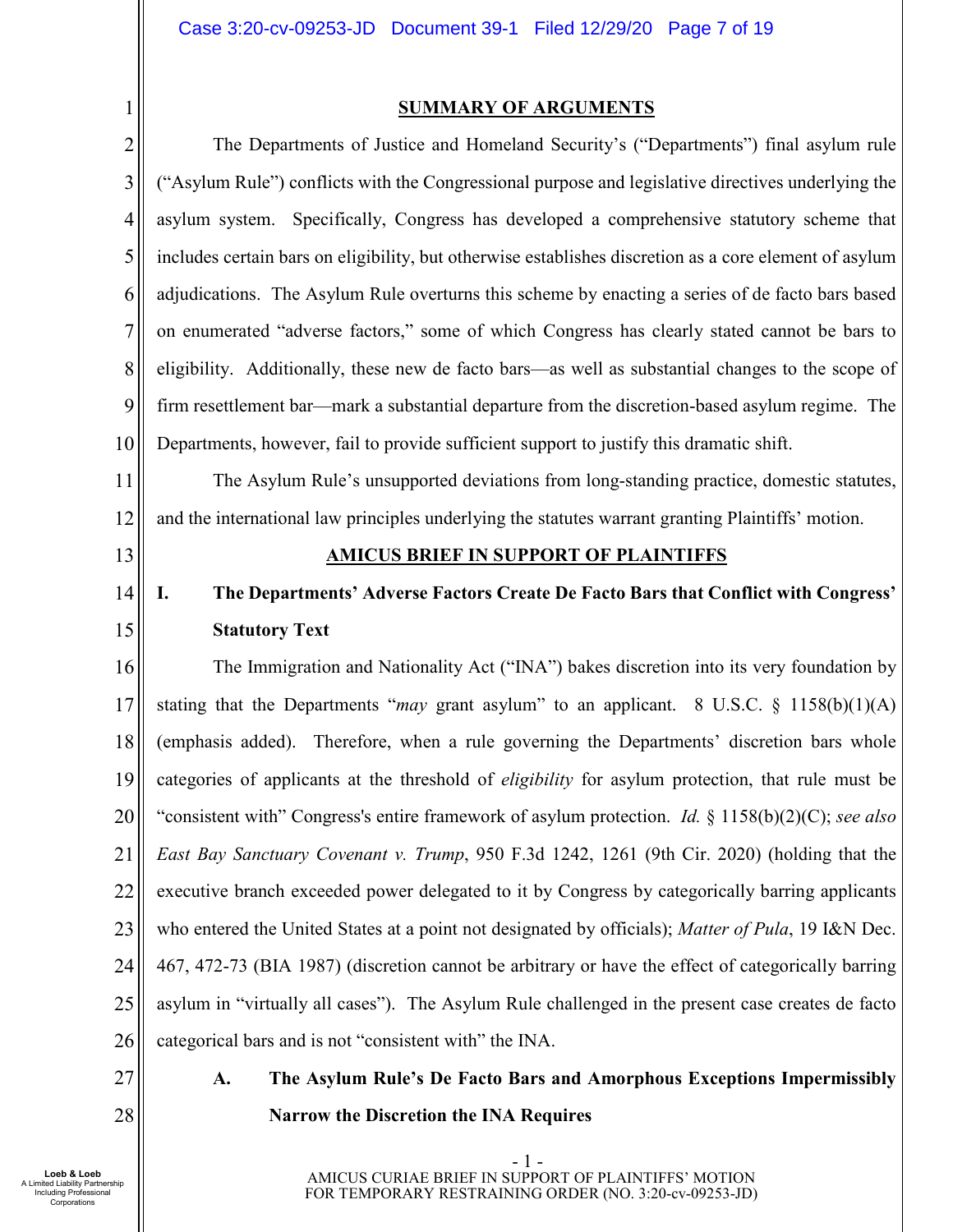#### Case 3:20-cv-09253-JD Document 39-1 Filed 12/29/20 Page 8 of 19

1 2 3 4 5 6 7 8 9 10 11 12 13 The Asylum Rule distorts the application of discretion by establishing "adverse facts" that will function as de facto, categorical bars on asylum. The Rule specifies unlawful entry, failure to file for legal protection in a third country, and use of fraudulent documents as factors that are "significantly adverse for purposes of the discretionary determination." *Procedures for Asylum and Withholding of Removal; Credible Fear and Reasonable Fear Review*, 85 Fed. Reg. 80,274, 80,282 (Dec. 11, 2020). The Rule also identifies nine other "adverse factors"—such as whether the person seeking asylum had spent 14 days in any country that permitted application for refuge or whether the applicant transited through more than one country prior to arrival in the United State—that "would ordinarily result in the denial of asylum as a matter of discretion." *Id.* Only exceedingly rare contingencies, such as the presence of "extraordinary circumstances and exceptional or extremely unusual hardship," can justify a grant of asylum when these new "adverse factors" apply. *Id.*at 80,348. The Departments cite only undefined national security or foreign policy considerations as examples of "extraordinary circumstances." *Id*. at 80,282.

14 15 16 17 18 Cases satisfying the "exceptional and extremely unusual hardship" prong will also be rare, since the applicant will have to prove by "clear and convincing evidence" that she fits within this category. *Id.* That daunting standard will screen out all but a handful of asylum seekers. By establishing barriers that are effectively impossible to clear, the Asylum Rule replaces discretion with de facto bars.

19 20 21 22 23 24 25 26 27 28 Further, in *amici*'s experience, application of amorphous national security or foreign policy rationales to asylum at the discretion stage will have one of two deleterious consequences. First, asylum grants may only benefit the handful of immigrants with insider information about hostile foreign powers. In the alternative, asylum grants may become ideological, turning on whether a grant of asylum would bolster a foreign ally or embarrass a foreign foe. Each of these outcomes would be inimical to Congress's plan for refugee protection. *Cf.* Edward M. Kennedy, *Refugee Act of 1980*, 15 Int'l Migration Rev. 141, 145 (1981) (quoting testimony from a senior executive branch official heard by Congress prior to the enactment of the Refugee Act of 1980 that U.S. refugee policy had devolved into a "patchwork of different programs" influenced by the agenda of the "early cold war years").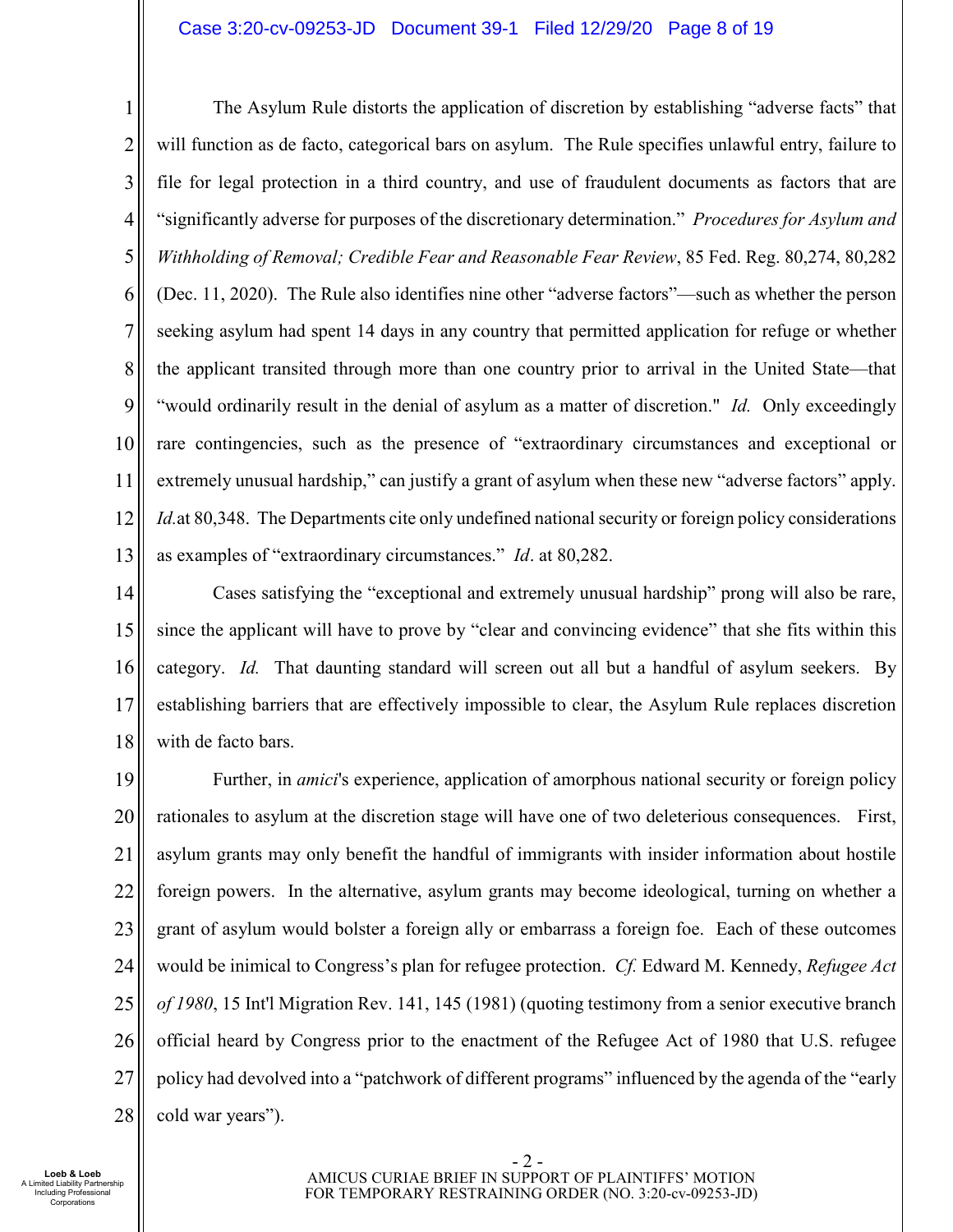1 2

# **B. The Asylum Rule's De Facto Bars Conflict with Congress' Statutory Scheme of Narrowly-Tailored Bars**

3 4 5 6 7 8 9 10 11 In the INA, Congress imposed specific, categorical bars on asylum including firm resettlement in a third country, 8 U.S.C.  $\S$  1158(b)(2)(A)(vi), and applicability of an agreement between the United States and a third country for safe removal to that country, 8 U.S.C. §  $1158(a)(2)(A)$ . Each of these categorical bars constitutes a deliberate legislative trade-off between U.S. asylum protection and other values, including sharing the refugee burden with other states. Congress's insertion of these categorical bars demonstrates that Congress knew how to include such sweeping restrictions when it believed they were appropriate. In contrast, the Asylum Rule's unilateral addition of a host of de facto categorical bars disrupts the balance that Congress sought to strike between asylum protection and sharing responsibility for refugees with other states.

12 13 14 15 16 17 18 19 That risk of undermining the asylum provision's protective framework is particularly acute when, as here, a new rule imposes an express or de facto bar that covers the same field as a statutory bar. For example, the Ninth Circuit has held that the "firm resettlement" bar at 8 U.S.C. §  $1158(b)(2)(A)(vi)$  requires either a formal offer to the foreign national of permanent residence in a third country or evidence that the third country "officially sanctions" the foreign national's "indefinite presence." *See Maharaj v. Gonzales*, 450 F.3d 961, 976 (9th Cir. 2006) (en banc). Even the Departments recognize that firm resettlement requires that the foreign national "be able to reside permanently or indefinitely in the third country." 85 Fed. Reg. at 80,364.

20 21 22 23 24 25 26 27 In contrast, the Asylum Rule effectively broadens the criteria for denying asylum based on one's status in a third country by imposing de facto bars on asylum for applicants who have traveled—however briefly—through a third country without seeking legal protection or remained in a third country for longer than 14 days. Contrary to the long-established definition of firm resettlement, the Departments' de facto bars would deny asylum even when the asylum seeker's stay was merely one brief "stop[] along the way" in an escape from persecution. *See Rosenberg v. Yee Chien Woo,* 402 U.S. 49, 56 n.5 (1971); *id*. at 57 n.6 (recognizing the need to preserve legal protections despite such interim "stages" in the refugee's journey).

28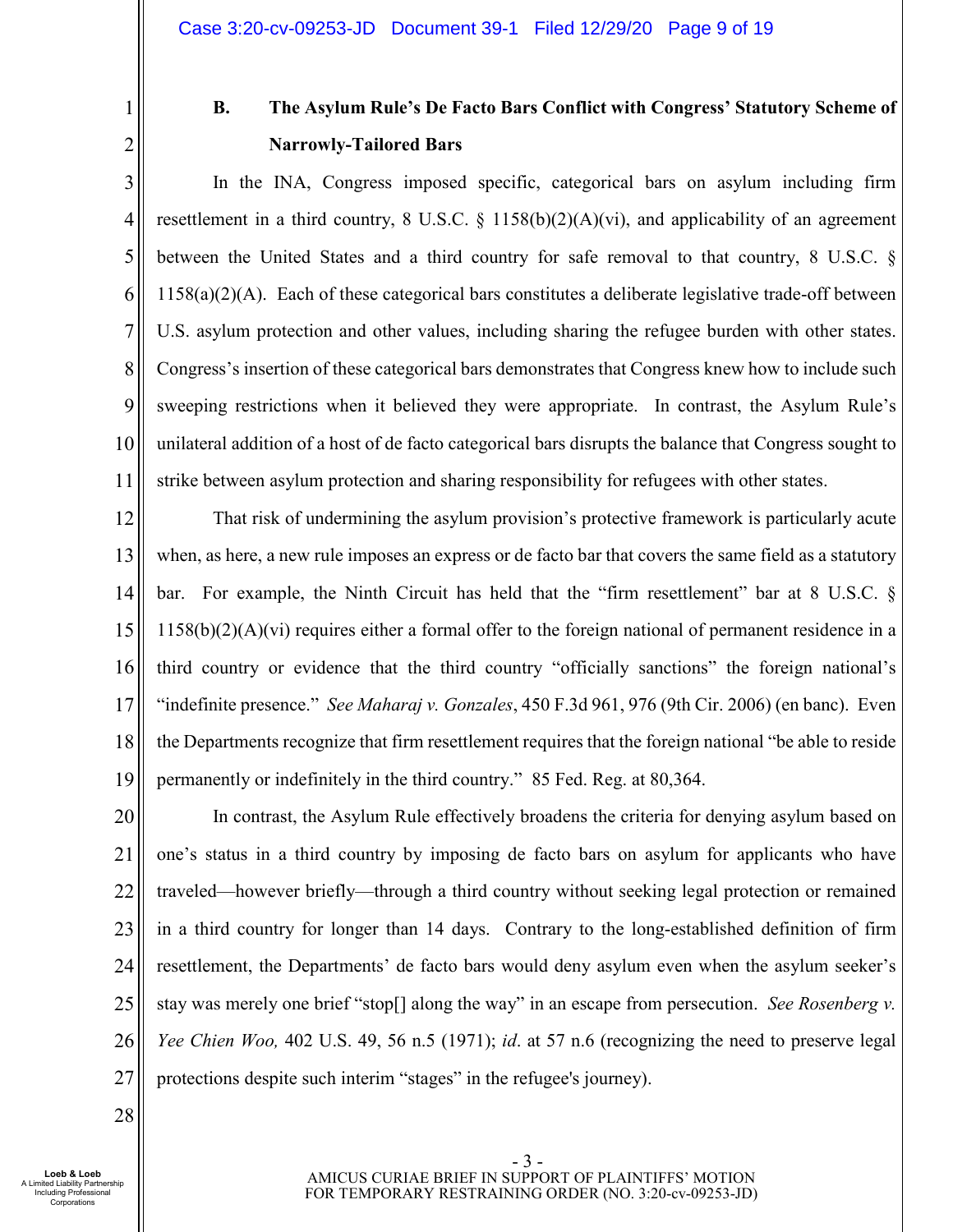- 1
- 2

# **II. Two Adverse Factors—Unlawful Manner of Entry and Use of Fraudulent Entry Documents—Conflict with Congress' Statutory Scheme**

3 4 5 6 Certain adverse factors in the Asylum Rule conflict with additional legal authority. Specifically, the Asylum Rule establishes unlawful manner of entry and use of fraudulent entry documents as "significantly adverse" factors, despite legislative directives that these are not eligibility bars.

7

8

## **A. Under the Refugee Act and the Illegal Immigration Reform Act, Unlawful Manner of Entry is Not a Bar to Asylum**

9 10 11 12 13 14 15 16 17 18 19 Congress relied on the 1951 Convention Relating to the Status of Refugees (the "Refugee Convention") and the 1967 U.N. Protocol Relating to the Status of Refugees (the "Refugee Protocol") when enacting the landmark Refugee Act of 1980, Pub. L. No. 96-212, 94 Stat. 102 (1980). *See INS v. Cardoza-Fonseca*, 480 U.S. 421, 436–37 (1987). Congress drafted the Refugee Act to "provide a permanent and systematic procedure for the admission … of refugees." Refugee Act § 101(b). In creating this comprehensive framework, Congress did not predicate threshold eligibility for asylum on an applicant's manner of entry into the United States. Instead, Congress understood that an asylum seeker was fleeing her home country to avoid "being shot, tortured, or otherwise persecuted." *Cardoza-Fonseca*, 480 U.S. at 440. Congress thus established broad eligibility for any foreign national "physically present in the United States *or* at a land border or port of entry." Refugee Act § 208(a) (emphasis added).

20 21 22 23 24 25 Sixteen years later, Congress reaffirmed that manner or port of entry is independent of threshold eligibility. *See* Illegal Immigration Reform and Immigrant Responsibility Act of 1996 ("IIRIRA"), Pub. L. No. 104-208, 110 Stat. 3009-546. Specifically, IIRIRA provided that "[a]ny alien who is physically present in the United States or who arrives in the United States (*whether or not at a designated port of arrival)* . . . irrespective of such alien's status, may apply for asylum." 8 U.S.C. § 1158(a)(1) (emphasis added); *see also East Bay v. Trump*, 950 F.3d at 1261.

26 27 28 Despite this statutory authority, the Asylum Rule establishes unlawful entry as a "significantly adverse factor." Because a large proportion of asylum seekers arrive at undesignated points, the Asylum Rule's denial of these applications would eviscerate the threshold eligibility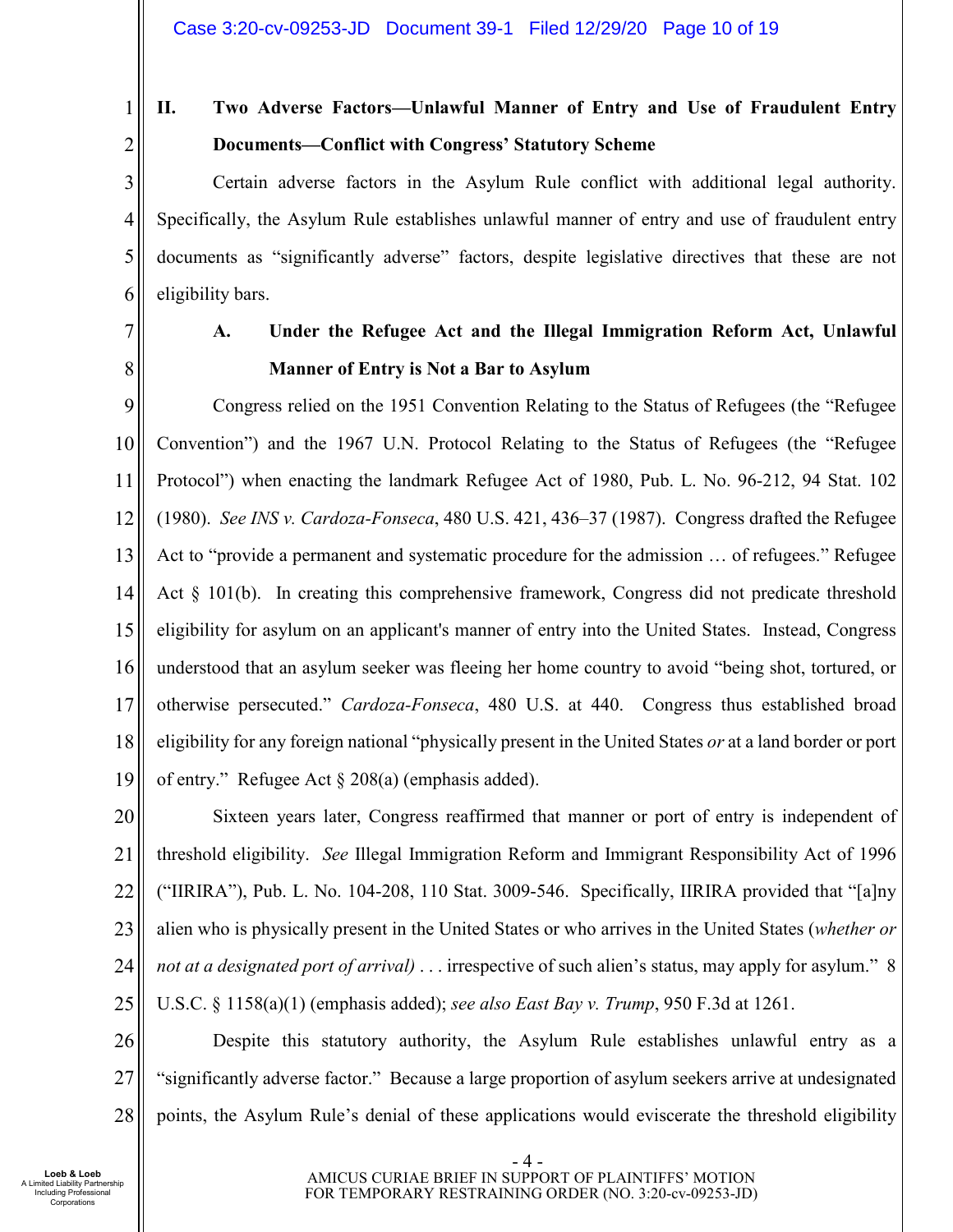#### Case 3:20-cv-09253-JD Document 39-1 Filed 12/29/20 Page 11 of 19

1 2 3 4 necessary for the INA's comprehensive framework. The Ninth Circuit has held that a rule that categorically barred asylum for those who entered at an undesignated point at the border exceeded the executive branch's authority. *See East Bay v. Trump*, 950 F.3d at 1261. Repurposing that rule into the de facto categorical bar in the Asylum Rule should engender the same result.

5

#### **B. Under the INA, Use of Fraudulent Entry Documents Is Not a Bar to Asylum**

6 7 8 9 10 11 12 13 14 15 16 Congress—in providing for summary, expedited removal of certain foreign nationals who arrived at the border without documents or with fraudulent document—required that an asylum officer interview individuals who expressed an intent to "apply for asylum . . . or a fear of persecution." 8 U.S.C. § 1225(b)(1)(A)(i) & (ii). This guarantee of an asylum interview would be superfluous if Congress believed that the Departments could routinely deny asylum claims based on an asylum seeker's misrepresentation. Similarly, Congress provided that an asylee seeking lawful permanent resident status would be eligible for a waiver of most grounds for inadmissibility, including the subsection on misrepresentation. *See* 8 U.S.C. § 1159(c). Despite acknowledging this subsection in the Asylum Rule, the Departments offer no plausible reason that Congress would have expressly authorized the waiver if Congress also expected that misrepresentation would usually trigger a discretionary denial of asylum in the first instance. *See* 85 Fed. Reg. at 80,349-50.

17 18 19 20 21 22 23 24 25 The Board of Immigration Appeals has confirmed that use of fraudulent documents is just one factor in the asylum analysis. *See Matter of Pula*, 19 I&N Dec. at 474. Specifically, the Board admonished that concern with the "circumvention of orderly refugee procedures" should not yield the "practical effect" of denying relief in "virtually all cases." *Id*. at 473. Driving home this point, *Matter of Pula* stated that the "danger of persecution should generally outweigh all but the most egregious of adverse factors." *Id*. at 474. This standard has guided discretion in asylum cases for more than thirty years. The Asylum Rule's codification of the use of fraudulent documents as an effectively insurmountable barrier to asylum cannot be squared with the Board's long-standing practice or Congress's express mandates.

#### 26 27 28 **III. Even If the Asylum Rule Were Considered a Permissible Construction of the INA, the Departments Have Not Provided a Sufficient Explanation for the Change in Statutory Interpretation Underlying the Asylum Rule**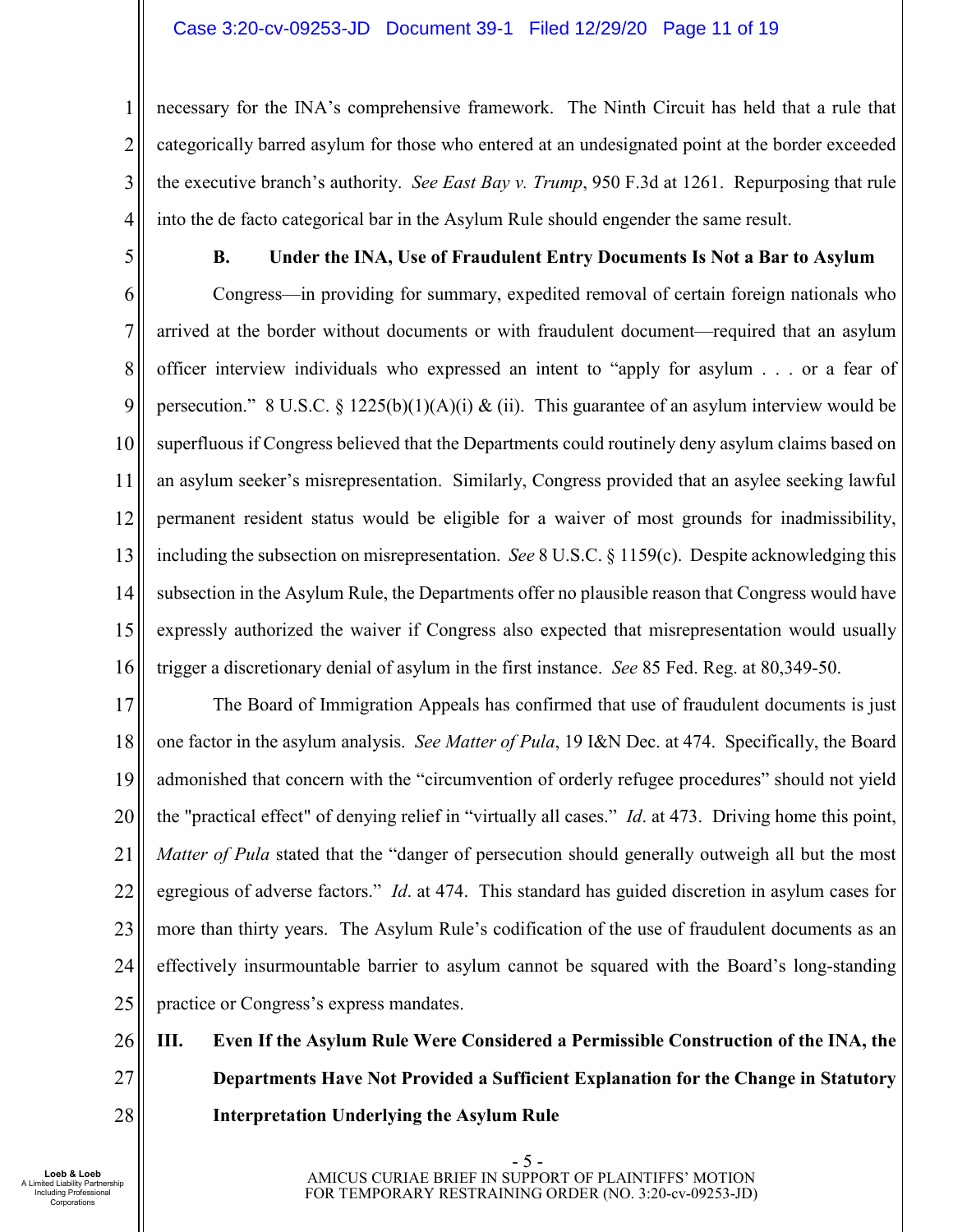#### Case 3:20-cv-09253-JD Document 39-1 Filed 12/29/20 Page 12 of 19

1 2 3 4 5 6 7 8 9 10 11 12 The "adverse factors" mark a substantial departure from the current case-by-case balancing approach governing the exercise of discretion. *Matter of Pula*, 19 I&N Dec. at 472-73, *superseded in part by statute on other grounds as recognized in Andriasian v. INS*, 180 F.3d 1033, 1043-44 & n.17 (9th Cir. 1999). An agency may change its interpretation of an ambiguous statute, provided that the agency provides a "reasoned explanation." *See Nat'l Cable & Telecomms. Ass'n v. Brand X Internet Servs.*, 545 U.S. 967, 981-82 (2005); *Encino Motorcars, LLC v. Navarro*, 136 S. Ct. 2117, 2125 (2016); *East Bay Sanctuary Covenant v. Barr*, 964 F.3d 832, 846-49 (9th Cir. 2020) (*East Bay v. Barr*); *cf. East Bay Sanctuary Covenant v. Barr*, Case No. 19-cv-04073-JST, 2020 U.S. Dist. LEXIS 211795, at \*9-10 (N.D. Ca. Nov. 10, 2020) (discussing Supreme Court's 2019 stay of preliminary injunction against the third-country rule). As discussed above, the interpretations here are inconsistent with the statute. Regardless, the Departments have failed to provide a "reasoned explanation" for their abrupt pivot from prior practice.

13

#### **A. The Departments Fail to Support Their Claims Regarding Asylum in Mexico**

14 15 16 17 18 19 20 21 22 Even if the Asylum Rule were consistent with the INA, the Departments have not provided a "reasoned explanation" for their departure from past statutory interpretation. For example, the Departments provide insufficient support for their claim that seeking asylum in Mexico is a practicable alternative. The Ninth Circuit, by contrast, recently cast doubt on the viability of Mexico as an asylum alternative. *Cf. East Bay v. Barr*, 964 F.3d at 850 (finding that government's claims about efficacy of Mexico's asylum process in context of third-country transit rule were "ungrounded in reality"); *see also id*. at 851 (asylum seekers in "Mexico are (1) subject to violence and abuse from third parties and government officials, (2) denied their rights under Mexican and international law, and (3) wrongly returned to countries from which they fled persecution").

23

24 25 26 27 28 The Departments' assertion relies in part on quotes from three sources that—read fairly and in context—reflect severe skepticism about Mexico's asylum procedures. First, the Departments quote from a United Nations High Commissioner for Refugees ("UNHCR") spokesperson mentioning Mexico's decision to continue accepting asylum claims during the pandemic. 85 Fed. Reg. at 80,282-83. However, UNHCR has also stated that "strong obstacles" hinder access to asylum in Mexico. UNHCR, *Mexico: Fact Sheet*, p. 2 (Apr. 2019),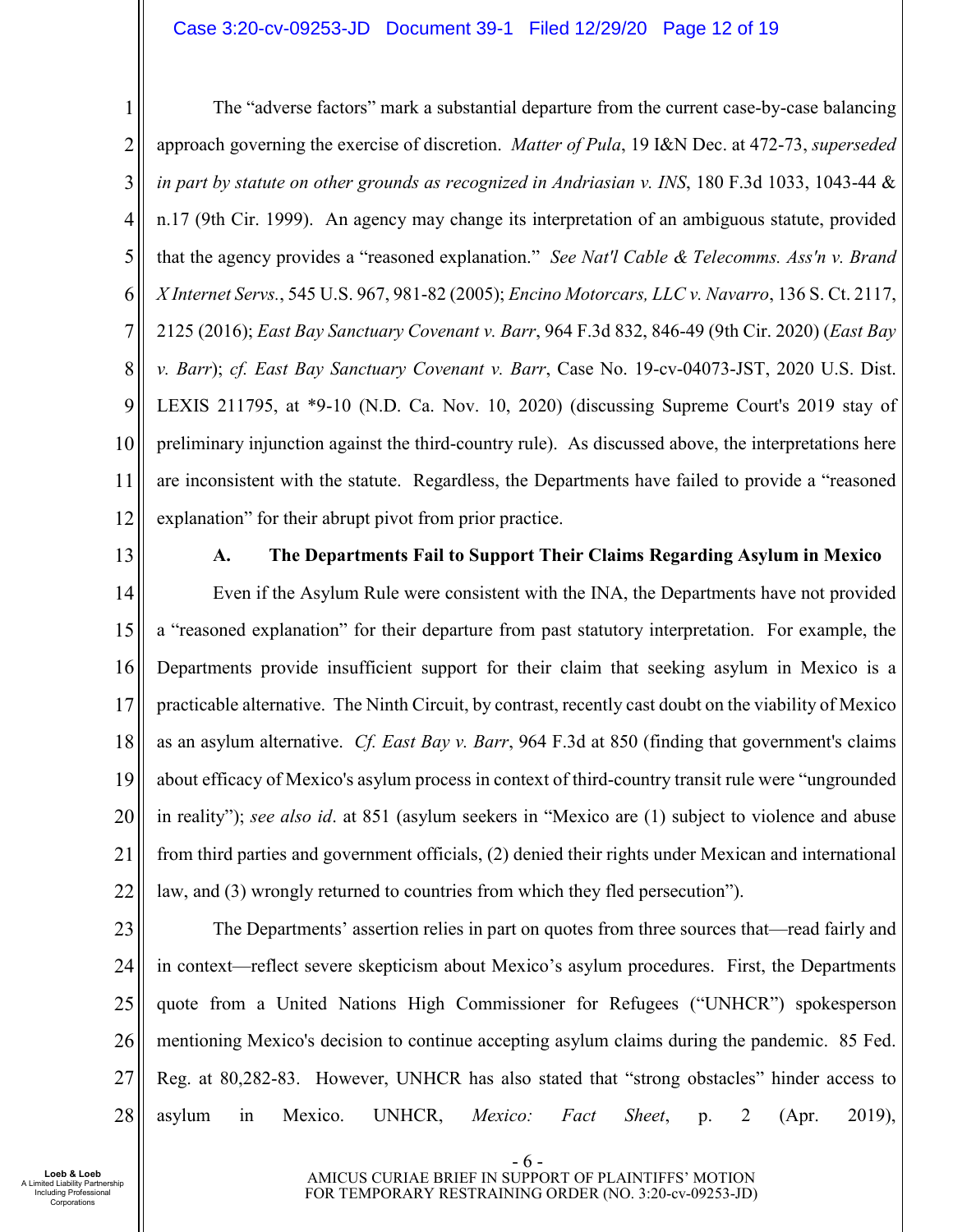### Case 3:20-cv-09253-JD Document 39-1 Filed 12/29/20 Page 13 of 19

1 https://reporting.unhcr.org/sites/default/files/UNHCR%20Factsheet%20Mexico%20-

2 3 4 5 6 7 8 9 10 11 12 13 %20April%202019.pdf. Analyzing these obstacles, UNHCR noted "the absence of proper protection screening protocols for families and adults" and the "lack of a systematic implementation" of protections for children. *Id.* In addition, UNHCR cited "insufficient resources and limited field presence" of asylum processing offices, which limit practical access to asylum. *Id.* Second, the Departments cite an asylum group's statement that Mexico has "adopted a broader refugee definition than the U.S. and grants a higher percentage of asylum applications." 85 Fed. Reg. at 80,347, *quoting* Asylum Access, *Mexican Asylum System for U.S. Immigration Lawyers FAQ 1*, 7 (Nov. 2019), https://asylumaccess.org/wp-content/uploads/2019/11/Mexican-Asylum-FAQ-for-US-Immigration-Lawyers.pdf ("Asylum Access FAQ"). However, the Departments' citation ignores the group's more critical assessment that Mexico has "long wait times, poor-quality decisions, and high levels of detention and deportation without access to the asylum system." Asylum Access FAQ, 1.

14 15 16 17 18 19 20 21 22 23 24 Third, the Departments cite a Congressional Research Service report, Clare Ribando Seelke, Cong. Rsch. Serv., IF10215 *Mexico's Immigration Control Efforts* 2 (2020), https://fas.org/sgp/crs/row/IF10215.pdf, ("CRS Report") that also mentions increased rates of asylum applications in Mexico. *See* 85 Fed. Reg. at 80,283. But the Asylum Rule's explanation fails to cite to the Congressional Research Service's assessment—based on a 2019 U.S. State Department report—that "migrants in Mexico are vulnerable to human rights abuses and human trafficking." CRS Report at 1. The Congressional Research Service piece also flags warnings by human rights groups that the Mexican government has not been "adequately addressing corruption among police and migration officials." *Id.* In addition, the Congressional Research piece cited asylum experts who have found that Mexico lacks "sufficient budget or staff" to adjudicate asylum applications. *Id.* at 2.

25

26

**B. The Departments Fail to Support Their Claim that the Asylum Rule Targets Meritless Claims** 

27 28 The Departments assert that the Asylum Rule allows "adjudicators to focus resources more effectively on potentially meritorious claims rather than on meritless ones." 85 Fed. Reg. at 80,284.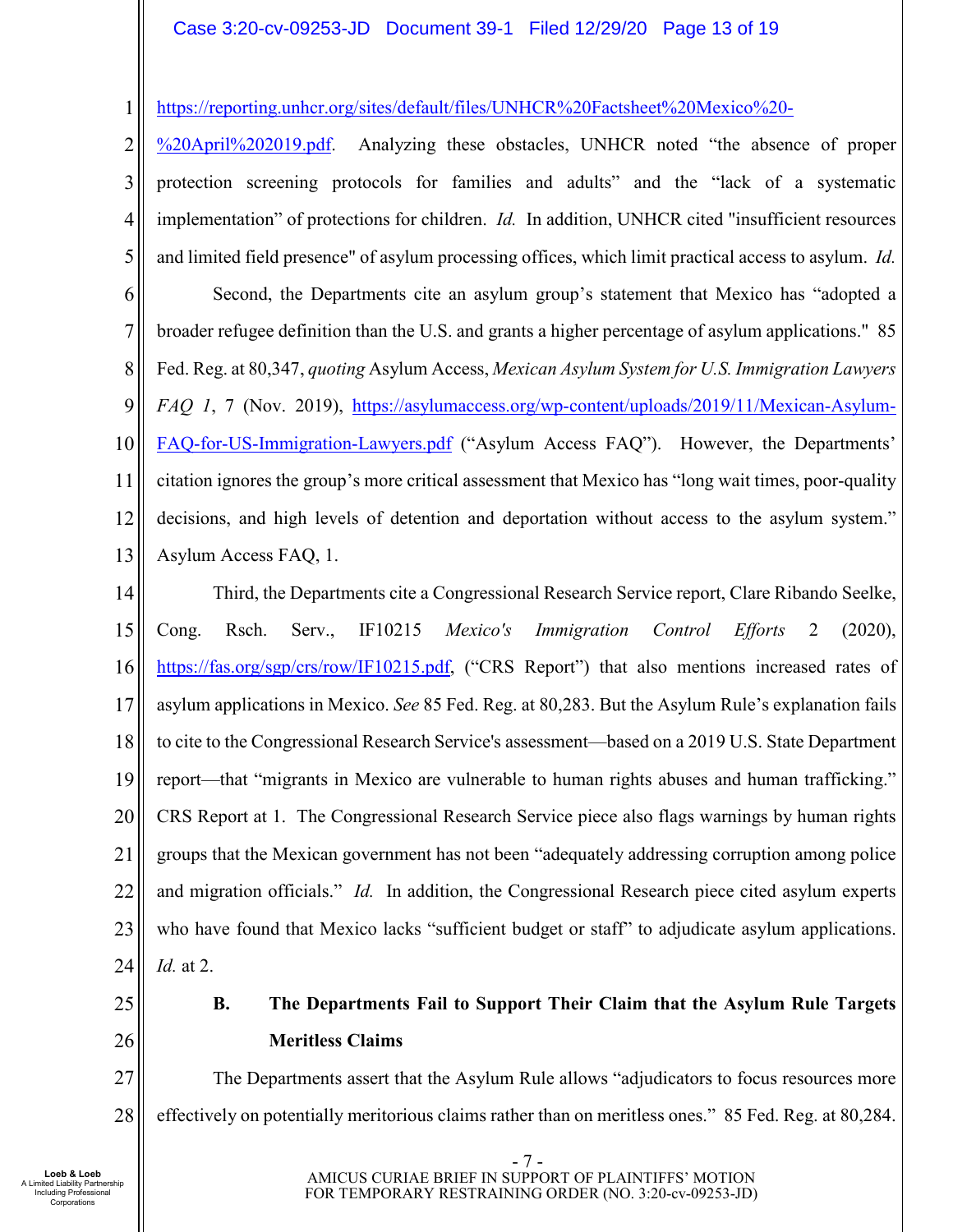#### Case 3:20-cv-09253-JD Document 39-1 Filed 12/29/20 Page 14 of 19

1 2 3 4 5 6 7 The Departments invoked this rationale when defending an earlier rule that categorically denied asylum to those who failed to apply for protection in a third country before seeking asylum in the United States. *See East Bay v. Barr*, 964 F.3d at 852. The Ninth Circuit affirmed the district court's enjoinment of that rule, because it exceeded executive authority and was inconsistent with  $\S$  1158. *Id.* at 857-58. The express categorical bar that the Ninth Circuit found wanting there and the de facto bar in the Asylum Rule here share a serious infirmity: each indiscriminately cuts off meritorious applications along with meritless claims.

8 9 10 11 12 13 14 15 16 17 18 19 20 Consider the ruinous effect of the adverse third country transit factor, which establishes transit through more than one country en route to the United States as an adverse factor. Many asylum seekers will fear to apply for asylum in a country such as Mexico in which substantial obstacles hinder participation in the asylum process. *See id.* at 853. Indeed, amici have represented asylum seekers who were mistreated or endangered in these very countries, and other reputable immigration scholars—including those who urge robust immigration enforcement—have focused on desperate conditions in Mexico. *See* David A. Martin, *Taming Immigration: The 64th Henry J. Miller Distinguished Lecture Series Remarks*, 36 Ga. St. U.L. Rev. 971, 1002 (2020) (noting in essay by University of Virginia emeritus professor who served as INS General Counsel and Principal Duty General Counsel of the Department of Homeland Security that Mexican border regions "where asylum seekers wait are prime operating ground for violent Mexican cartels" and enforced stay in Mexico "serves mainly to multiply hardships in order to discourage asylum seekers").

21 22 23 24 25 26 27 28 The 14-day stay de facto bar reinforces this point. Under that measure, adjudicators would deny a claim if the asylum seeker spent more than 14 days in a third country before seeking to enter the United States. But the mere length of the journey through a third country says little or nothing about the merits of the asylum-seeker's claim. Many asylum seekers require a long journey to reach a possible haven, and these journeys often involve time-consuming stops along the way. Indeed, an asylum seeker with a stronger claim may well take longer, because of the importance of care in selecting a route. In addition, inclement weather, the need for personal safety, and the asylum seeker's lack of resources may cause delays. None of these factors has any relationship to the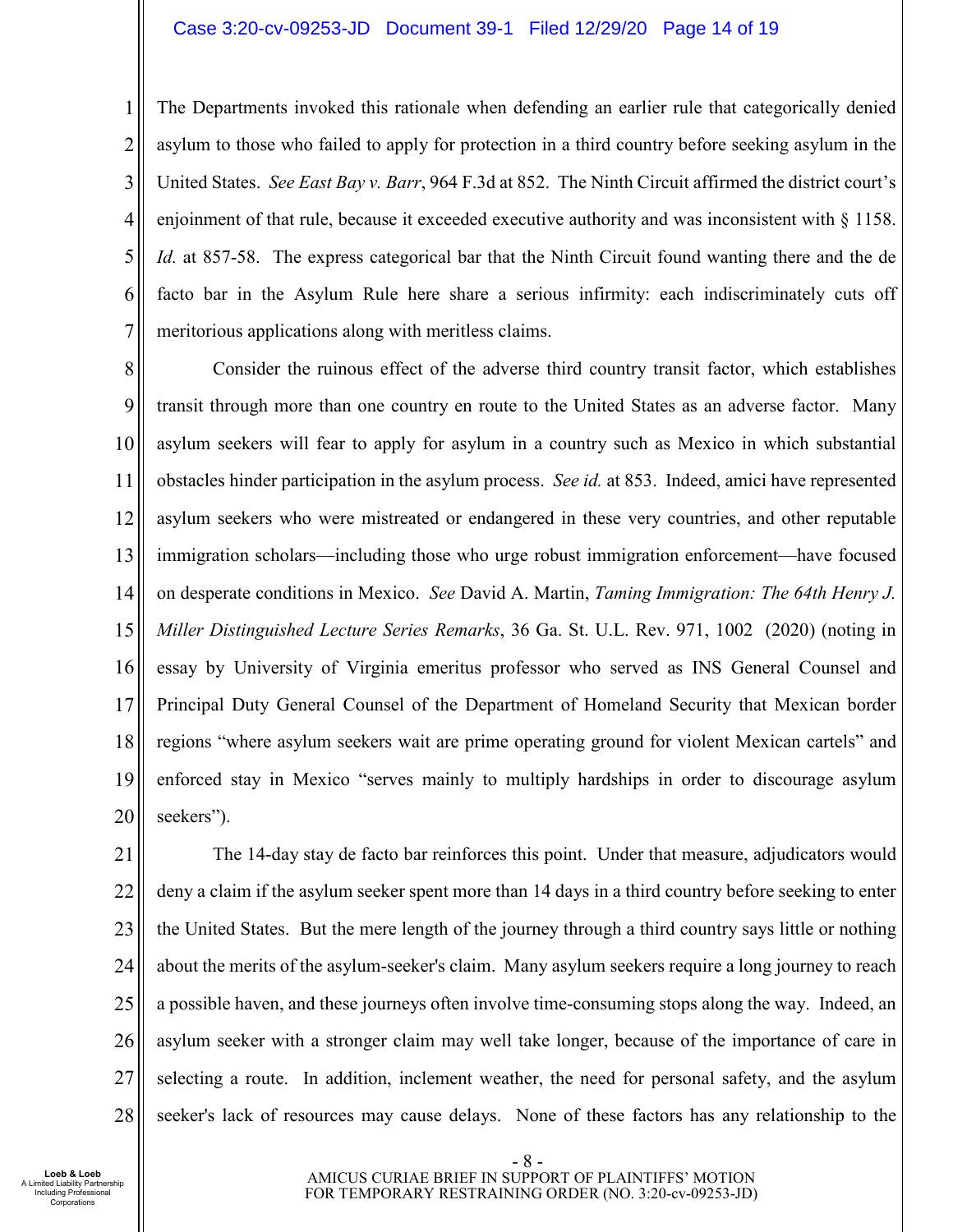1 2 underlying merits of the applicant's asylum claim. Yet the new rule imposes a de facto bar on *all*  such claims.

3 4

# **C. The Departments Fail to Support Their Dilution of the Firm Resettlement Standard**

5 6 7 8 9 10 11 12 The Departments have also changed the longstanding approach to the INA's categorical bar on asylum for applicants who have firmly resettled in a third country by replacing the longtime "permanent" standard for firm resettlement with one hinging on a more provisional "nonpermanent" or even undocumented status. *See* 8 U.S.C. § 1158(b)(2)(A)(vi) (statutory bar); 85 Fed. Reg. at 80,283 (new standard under the Asylum Rule); 85 Fed. Reg. at 80,364 ("[T]he Departments do not believe that legal presence should be a requirement of firm resettlement"). This expansion conflicts with the settled meaning that Congress and the courts have ascribed to the firm resettlement bar for decades.

13 14 15 16 17 18 19 20 21 22 23 24 The concept behind the firm resettlement bar emerged in the wake of World War II, when global states sought to address the unprecedented need for refugee relief. The United States and many members of the United Nations General Assembly pooled their efforts in a multi-national entity called the International Refugee Organization ("IRO"), with a mission that included "the resettlement and re-establishment, in countries able and willing to receive them, of persons who are the concern of the Organization." *See* U.S. Senate Committee on the Judiciary, *Displaced Persons in Europe*, S. Rep. No. 80-950, at 2 (1948). The IRO developed the concept of firm resettlement to maximize the positive impact of member nations' assistance in this mission, and allied powers, including the United States, soon implemented the concept in domestic legislation. *See id.* at 9; *see also* Displaced Persons Act of 1948, Pub. L. No. 80-774, 62 Stat. 1009; Act to Amend the Displaced Persons Act of 1948, § 2(c), 64 Stat. 219, Pub. L. 81-555, H.R. 4567 (1950); Refugee Relief Act of August 7, 1953, Pub. L. No. 203, 67 Stat. 400.

25 26 27 28 Subsequent developments in international law regarding postwar relief efforts—with which the United States was integrally involved—inform interpretations of those Congressional enactments. Specifically, the Refugee Convention excluded from coverage any person with the "*rights and obligations* which are attached to the possession of the nationality of that country."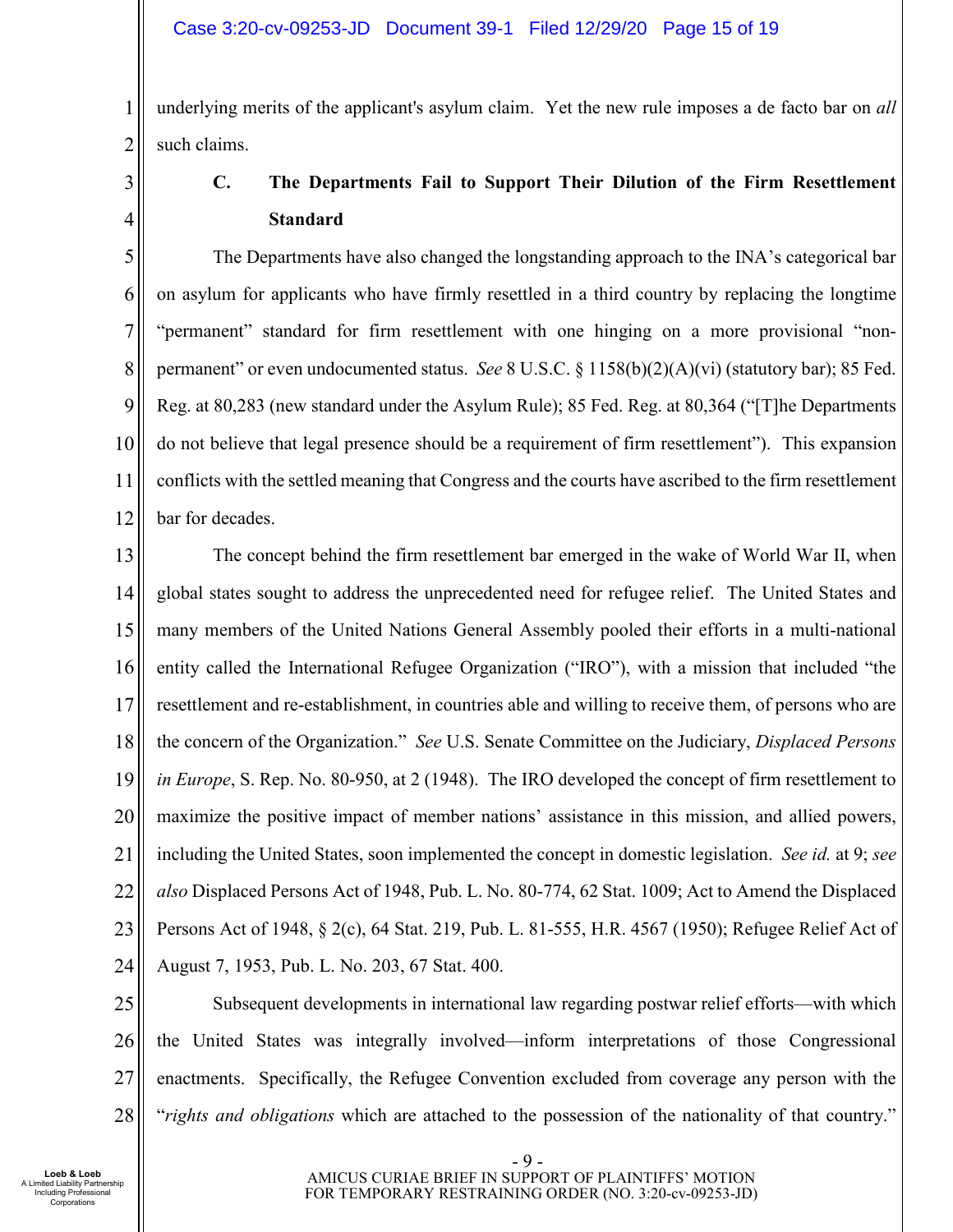1 2 3 4 5 6 7 8 9 10 11 12 13 14 Convention Relating to the Status of Refugees, art 1(E), July 28, 1951, 189 U.N.T.S. 150 (emphasis added). The Convention also excluded any person who "has acquired a new nationality, and enjoys the protection of the country of his new nationality." *Id*., art. 1(C)(3). Echoing this emphasis on stable and long-term legal status, U.S. courts have held for nearly fifty years that firm resettlement requires a showing of permanent resettlement and required the government to present prima facie evidence meeting this standard. *See Rosenberg v. Woo,* 402 U.S. at 56 n.5 (foreign national had "valid Hong Kong identity papers enabling him to return and live there"). In 1996, Congress inserted firm resettlement into the asylum provision of the INA as a categorical bar, codifying the doctrine's longtime values of permanence and safety. *See Matter of A-G-G-*, 25 I&N Dec. 486, 494 (BIA 2011). Implementing this codification in 2000, the Immigration and Naturalization Service (the Justice Department predecessor to today's Immigration and Customs Enforcement unit in the Department of Homeland Security) issued a rule defining firm resettlement as "an offer of permanent resident status, citizenship, or some other type of permanent resettlement." 8 C.F.R. § 208.15.

15 16 17 18 19 20 21 22 23 The Departments upend this long-established approach by expanding firm resettlement to include a "non-permanent" status as long as that status is in theory renewable, and even undocumented status when an applicant has "physically resided voluntarily" and without persecution in a third country for "one year or more" prior to entry into the United States. *See* 85 Fed. Reg. at 80,283. These criteria do not entail the proof of permanence and stability that the firm resettlement bar requires. In *amici*'s experience, any status that must be renewed can also be arbitrarily revoked, yet the Departments provide no concrete definition of grounds for revocation that will stave off the risk of arbitrariness. Undocumented status entails even fewer assurances of permanence or stability, as a third country could remove a person with such a status at any time.

24 25 26 27 28 While the Departments assert that their overhaul of firm resettlement to include temporary status reconciles "diverging [judicial] interpretations," 85 Fed. Reg. at 80,363, this assertion ignores the judicial consensus on permanence and stability. The Departments correctly state that courts have used two different verbal formulations to describe firm resettlement. *Compare Maharaj v. Gonzales*, 450 F.3d 961, 977 (requiring a clear showing that the applicant was "entitled" to

- 10 - AMICUS CURIAE BRIEF IN SUPPORT OF PLAINTIFFS' MOTION FOR TEMPORARY RESTRAINING ORDER (NO. 3:20-cv-09253-JD)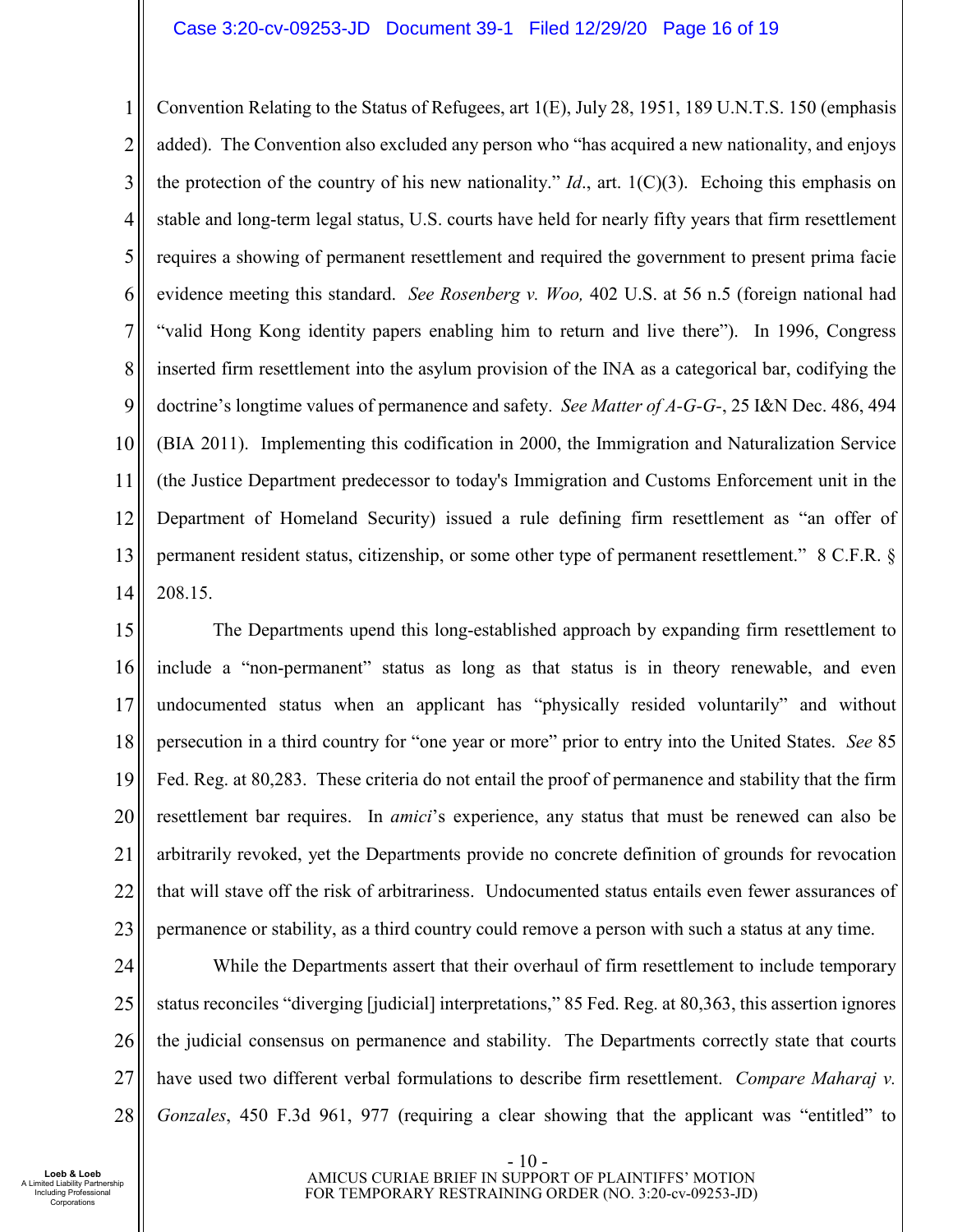#### Case 3:20-cv-09253-JD Document 39-1 Filed 12/29/20 Page 17 of 19

1 2 3 4 5 6 7 8 9 10 11 permanent residence in a third country) *and Etienne Tchitchui v. Holder*, 657 F.3d 132, 137 (2d Cir. 2011) (considering whether the "totality of the circumstances" demonstrate permanence and stability). However, a closer examination shows that the two strands have converged on a pragmatic inquiry about the permanence of the applicant's situation in a third country. For example, the Second Circuit in *Tchitchui* relied on facts suggesting that the applicant from Cameroon had a permanent status in Guatemala: he had obtained permanent residence in Guatemala, engaged in "ongoing business activities" there, and "could work and travel at will." 657 F.3d at 137. Likewise, the Ninth Circuit has recognized that firm resettlement includes an applicant's "acquisition of nationality" in a third country, together with the grant of a "wide range of rights" such as the right to travel and access to education and employment. *See Sung Kil Jang v. Lynch*, 812 F.3d 1187, 1191, 1193 (9th Cir. 2015).

12 13 14 15 16 17 18 The Departments' other putative rationales for these precipitous changes only underscore their lack of support. For example, the Departments assert that the permanency test is outmoded since firm resettlement is more widely available now than the earlier regulation or agency decisions have found. 85 Fed. Reg. at 80,282 n.10. To support its claim that firm resettlement has now become widely available, the government heralds the 43 new signatories to the Refugee Convention since 1990. *Id*. However, *amici*'s own experience indicates that this data point cannot bear the weight of the government's optimism.

19 20 21 22 23 24 25 26 27 28 *Amici*'s research, teaching, and practice go beyond extolling the formal approval of refugee protections on which the Departments rely. In *amici*'s experience, conditions on the ground in many of the 43 countries reflect persistent persecution of the signatories' *own nationals*, let alone entrants from elsewhere. This should not be surprising, since many of the 43 countries that have approved the Refugee Convention since 1990 were formerly part of the Communist bloc or the former Yugoslavia, where despotic government, pervasive corruption, and even mass atrocities were the order of the day. *See* UNHCR, *States Parties to the 1951 Convention relating to the Status of Refugees and the 1967 Protocol* (2020), https://www.unhcr.org/enus/protection/basic/3b73b0d63/states-parties-1951-convention-its-1967-protocol.html (listing, *inter alia*, Afghanistan, Albania, Azerbaijan, Belarus, Bosnia and Herzegovina, Bulgaria,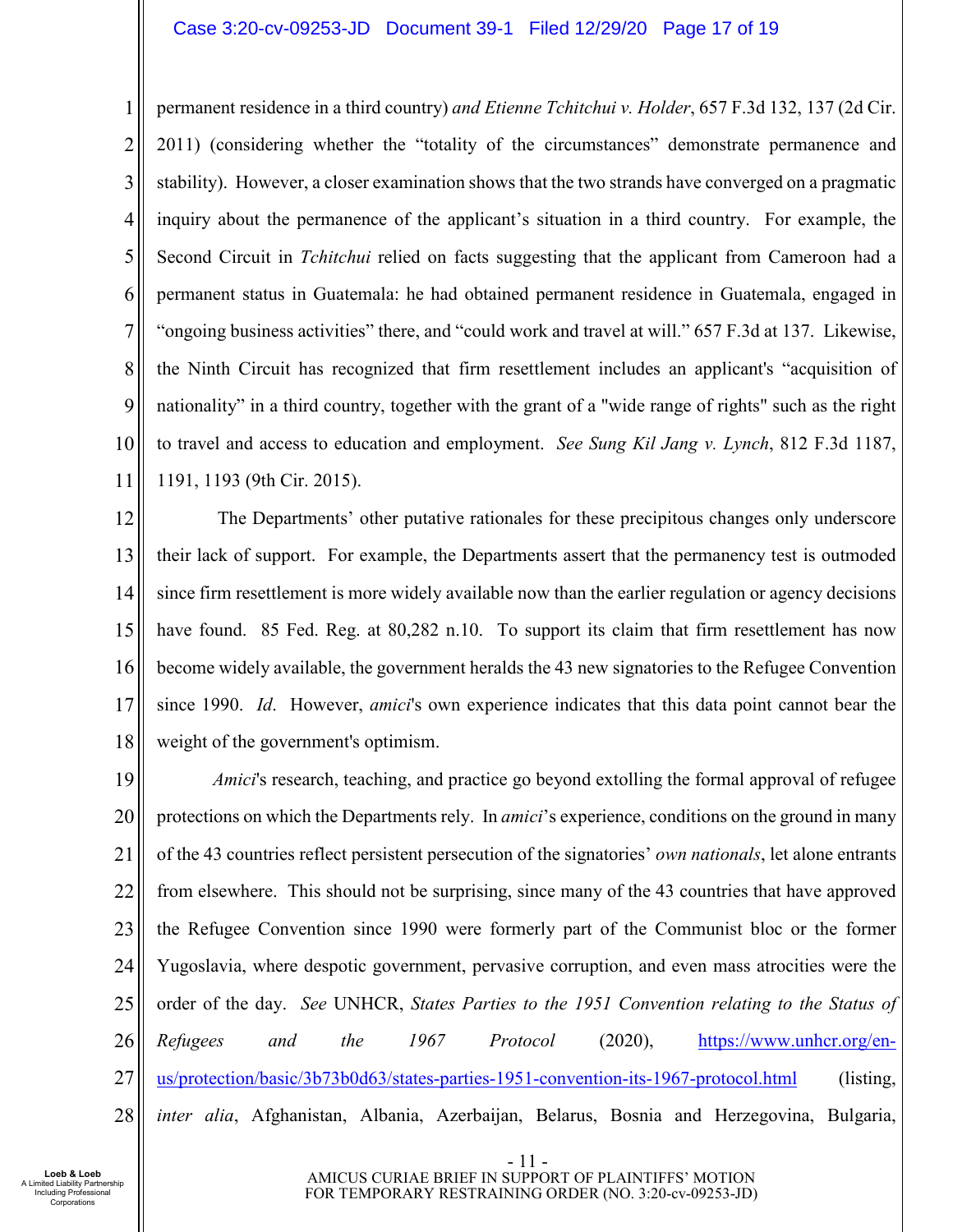1 2 Cambodia, Croatia, Georgia, Honduras, Kyrgyztan, Latvia, Lithuania, Mexico, Montenegro, Romania, the Russian Federation, Serbia, and Tajikistan).

| 3  | While some of these countries have made halting progress in the development of rule-of-law           |  |
|----|------------------------------------------------------------------------------------------------------|--|
| 4  | institutions, none is the poster child for a newly expansive firm resettlement doctrine that the     |  |
| 5  | Departments proclaim. For many of the signatory states, the years from 1990 to the present have      |  |
| 6  | included one step forward and two steps back. See Ouda v. INS, 324 F.3d 445, 449 (6th Cir. 2003)     |  |
| 7  | (applicants who fled to Bulgaria unable to apply for citizenship there since they were Muslims and   |  |
| 8  | then forced to leave); Boika v. Holder, 727 F.3d 735, 739-40 (7th Cir. 2013) (persecution in Belarus |  |
| 9  | based on opposition to government); Preçetaj v. Sessions, 907 F.3d 453, 458-60 (6th Cir. 2018)       |  |
| 10 | (reversing denial of asylum and remanding for further consideration of changed circumstances based   |  |
| 11 | on violence in Albania). The list of new signatories that the Departments cite is not evidence of    |  |
| 12 | firm resettlement's growth, but rather "Exhibit A" in its evanescence.                               |  |
| 13 | <b>CONCLUSION</b>                                                                                    |  |
| 14 | For these reasons, this Court should grant Plaintiffs' motion.                                       |  |
| 15 |                                                                                                      |  |
| 16 | Dated:<br>December 29, 2020<br>Respectfully submitted,                                               |  |
| 17 | By: /s/ Camron A. Dowlatshahi<br>Camron A. Dowlatshahi (SBN 308618)                                  |  |
| 18 | <b>LOEB &amp; LOEB LLP</b><br>10100 Santa Monica Blvd., Suite 2200                                   |  |
| 19 | Los Angeles, CA 90067<br>cdowlatshahi@loeb.com                                                       |  |
| 20 | Telephone: (310) 282-2000<br>Facsimile: (310) 282-2200                                               |  |
| 21 |                                                                                                      |  |
| 22 | Laura McNally ( <i>Pro Hac Vice</i> application<br>forthcoming)<br>lmenally@,lob.com                 |  |
| 23 | Neil Nandi (Pro Hac Vice application<br>forthcoming)                                                 |  |
| 24 | $nnandi@$ loeb.com<br>LOEB & LOEB LLP                                                                |  |
| 25 | 321 N. Clark St., Suite 2300<br>Chicago, IL 60654                                                    |  |
| 26 | Telephone: (312) 464-3100<br>Facsimile: (312) 464-3111                                               |  |
| 27 |                                                                                                      |  |
| 28 |                                                                                                      |  |
|    | - 12 -<br>$\pi$ זת ה $\alpha$ מה $\alpha$ תחזו $\alpha$ וגז הה                                       |  |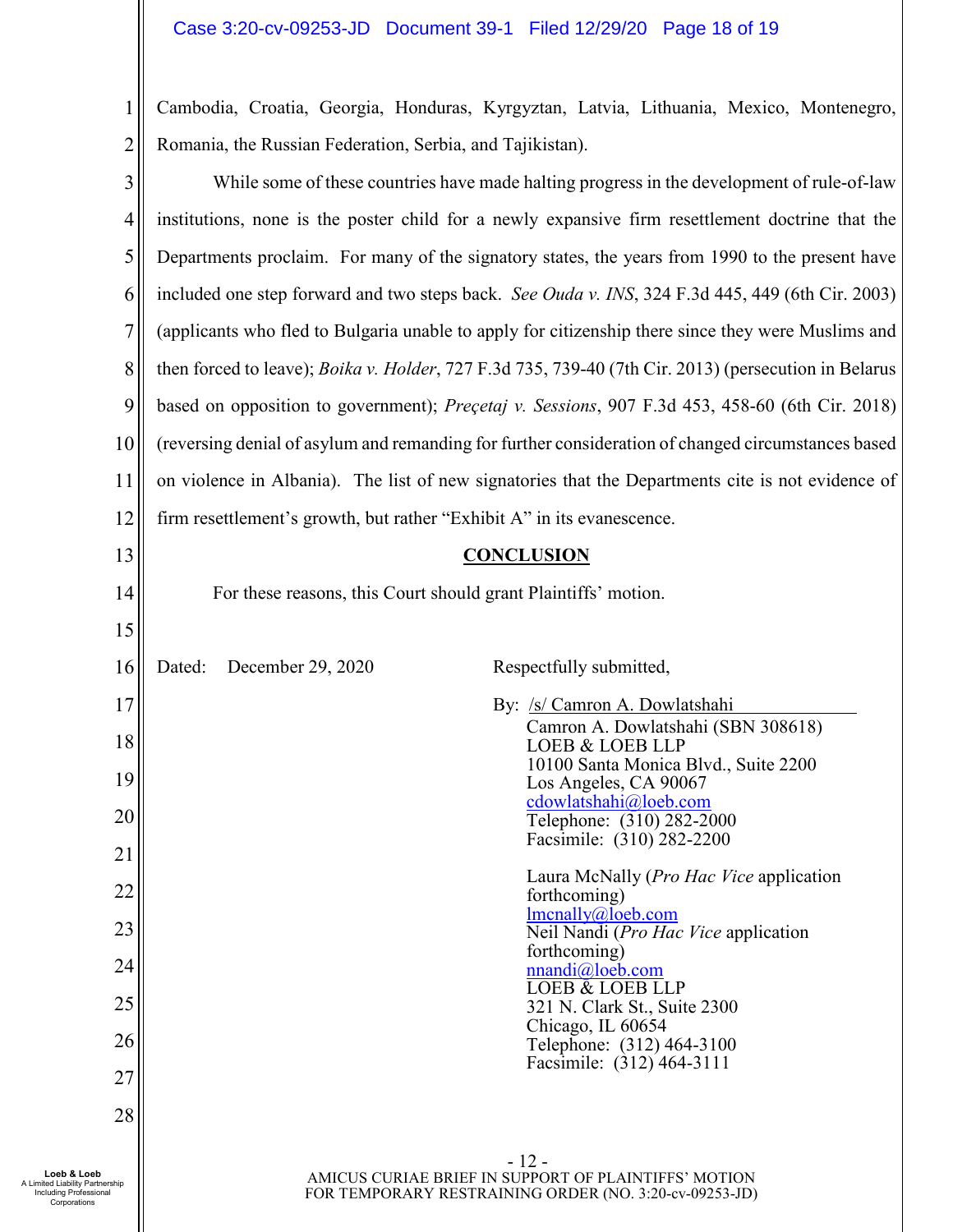|              | Case 3:20-cv-09253-JD  Document 39-1  Filed 12/29/20  Page 19 of 19 |                                                                       |                                                                                                                          |                                                                                          |  |  |
|--------------|---------------------------------------------------------------------|-----------------------------------------------------------------------|--------------------------------------------------------------------------------------------------------------------------|------------------------------------------------------------------------------------------|--|--|
| 2<br>3<br>4  |                                                                     |                                                                       | forthcoming)<br>10 Metacom Avenue<br>Bristol, RI 02809<br>$(401)$ 254-4564                                               | Peter S. Margulies (Pro Hac Vice application<br>ROGER WILLIAMS UNIVERSITY SCHOOL OF LAW* |  |  |
| 5            |                                                                     |                                                                       |                                                                                                                          | Shoba Sivaprasad Wadhia (Pro Hac Vice                                                    |  |  |
| 6            |                                                                     |                                                                       | application forthcoming)<br>PENN STATE LAW*                                                                              |                                                                                          |  |  |
| 7            |                                                                     |                                                                       | 252E Lewis Katz Building<br>University Park, PA 16802<br>$(814) 865 - 3823$                                              |                                                                                          |  |  |
| 8            |                                                                     |                                                                       |                                                                                                                          | Attorneys for Amicus Curiae Immigration Law                                              |  |  |
| 9            |                                                                     | Professors                                                            |                                                                                                                          |                                                                                          |  |  |
| 10           |                                                                     |                                                                       |                                                                                                                          |                                                                                          |  |  |
| 11           |                                                                     |                                                                       |                                                                                                                          |                                                                                          |  |  |
| 12           |                                                                     |                                                                       |                                                                                                                          |                                                                                          |  |  |
| 13           |                                                                     |                                                                       |                                                                                                                          |                                                                                          |  |  |
| 14           |                                                                     |                                                                       |                                                                                                                          |                                                                                          |  |  |
| 15           |                                                                     |                                                                       |                                                                                                                          |                                                                                          |  |  |
| 16<br>17     |                                                                     |                                                                       |                                                                                                                          |                                                                                          |  |  |
| 18           |                                                                     |                                                                       |                                                                                                                          |                                                                                          |  |  |
| 19           |                                                                     |                                                                       |                                                                                                                          |                                                                                          |  |  |
| 20           |                                                                     |                                                                       |                                                                                                                          |                                                                                          |  |  |
| 21           |                                                                     |                                                                       |                                                                                                                          |                                                                                          |  |  |
| 22           |                                                                     |                                                                       |                                                                                                                          |                                                                                          |  |  |
| 23           |                                                                     |                                                                       |                                                                                                                          |                                                                                          |  |  |
| 24           |                                                                     |                                                                       |                                                                                                                          |                                                                                          |  |  |
| 25           |                                                                     |                                                                       |                                                                                                                          |                                                                                          |  |  |
| 26           |                                                                     |                                                                       |                                                                                                                          |                                                                                          |  |  |
| 27           |                                                                     |                                                                       |                                                                                                                          |                                                                                          |  |  |
| 28           |                                                                     | University affiliations are listed solely for informational purposes. |                                                                                                                          |                                                                                          |  |  |
| ership<br>al |                                                                     |                                                                       | $-13-$<br>AMICUS CURIAE BRIEF IN SUPPORT OF PLAINTIFFS' MOTION<br>FOR TEMPORARY RESTRAINING ORDER (NO. 3:20-cv-09253-JD) |                                                                                          |  |  |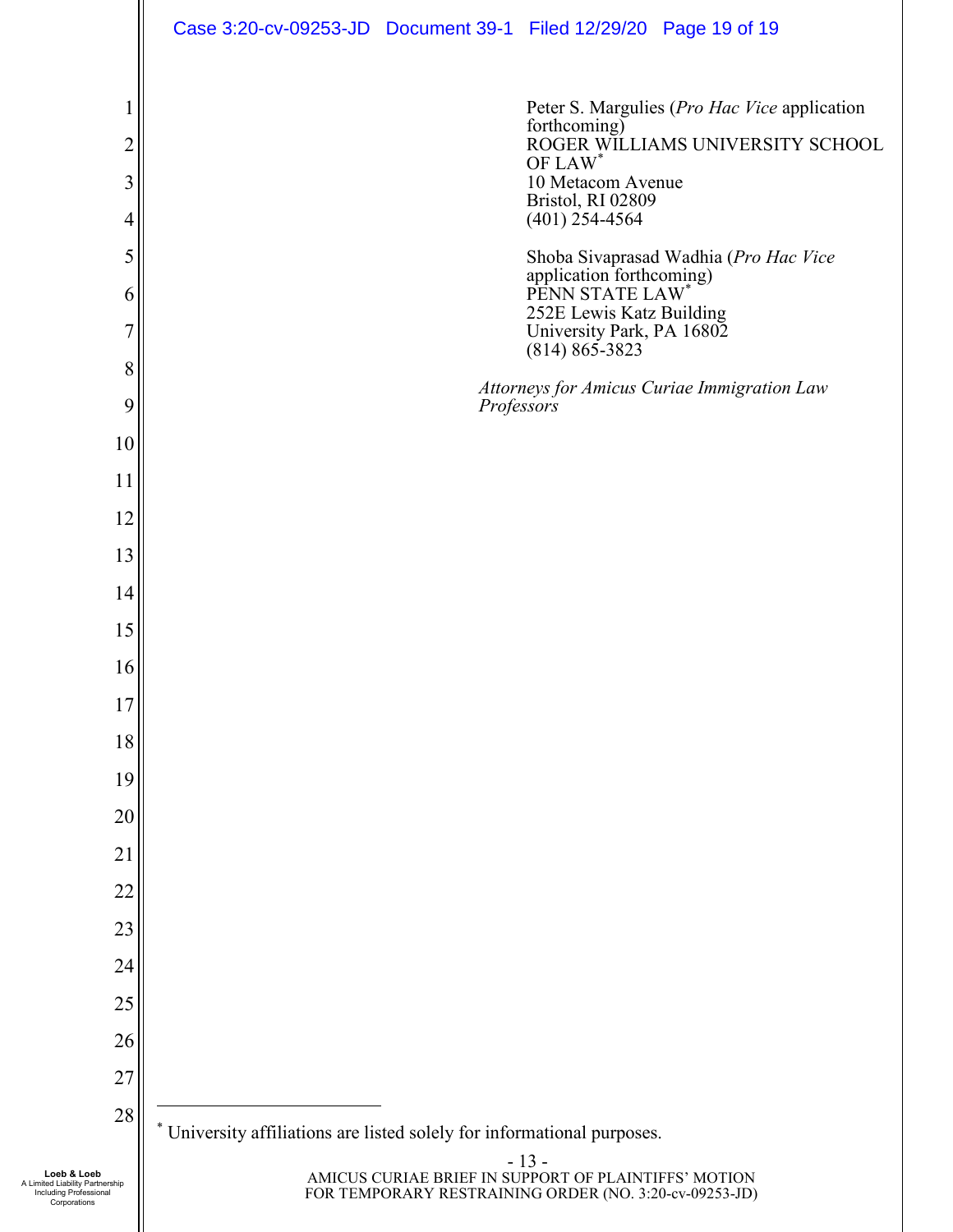|                                      | Case 3:20-cv-09253-JD  Document 39-2  Filed 12/29/20  Page 1 of 2                                                                                                                                                                                                                |                                                               |  |  |
|--------------------------------------|----------------------------------------------------------------------------------------------------------------------------------------------------------------------------------------------------------------------------------------------------------------------------------|---------------------------------------------------------------|--|--|
| 1<br>2<br>3<br>4<br>5<br>6<br>7<br>8 | LOEB & LOEB LLP<br>Camron A. Dowlatshahi (SBN 308618)<br>cdowlatshahi@loeb.com<br>10100 Santa Monica Blvd, Suite 2200<br>Los Angeles, CA 90067-4120<br>Telephone: (310) 282-2000<br>Facsimile: (310) 282-2200<br>Attorney for <i>Amicus Curiae</i> Immigration Law<br>Professors | UNITED STATES DISTRICT COURT                                  |  |  |
| 9                                    | IN AND FOR THE NORTHERN DISTRICT OF CALIFORNIA                                                                                                                                                                                                                                   |                                                               |  |  |
| 10                                   |                                                                                                                                                                                                                                                                                  |                                                               |  |  |
| 11                                   | PANGEA LEGAL SERVICES; DOLORES<br>STREET COMMUNITY SERVICES, INC.;                                                                                                                                                                                                               | Case No.: 3:20-cv-09253-JD                                    |  |  |
| 12                                   | CATHOLIC LEGAL IMMIGRATION<br>NETWORK, INC.; and CAPITAL AREA                                                                                                                                                                                                                    | <b>DECLARATION IN SUPPORT OF</b><br>UNOPPOSED ADMINISTRATIVE  |  |  |
| 13                                   | IMMIGRANTS' RIGHTS COALITION,                                                                                                                                                                                                                                                    | <b>MOTION FOR LEAVE TO FILE</b><br><b>AMICUS CURIAE BRIEF</b> |  |  |
| 14                                   | Plaintiffs,                                                                                                                                                                                                                                                                      |                                                               |  |  |
| 15                                   | V.                                                                                                                                                                                                                                                                               |                                                               |  |  |
| 16                                   | <b>U.S. DEPARTMENT OF HOMELAND</b><br>SECURITY; CHAD F. WOLF, under the title                                                                                                                                                                                                    |                                                               |  |  |
| 17<br>18                             | of Acting Secretary of Homeland Security;<br>KENNETH T. CUCCINELLI, under the title<br>of Senior Official Performing the Duties of the                                                                                                                                           |                                                               |  |  |
| 19                                   | Deputy Secretary for the Department of<br>Homeland Security; U.S. CITIZENSHIP AND                                                                                                                                                                                                |                                                               |  |  |
| 20                                   | IMMIGRATION SERVICES; U.S.<br><b>IMMIGRATION AND CUSTOMS</b>                                                                                                                                                                                                                     |                                                               |  |  |
| 21                                   | ENFORCEMENT; TONY H. PHAM, under<br>the title of Senior Official Performing the                                                                                                                                                                                                  |                                                               |  |  |
| 22                                   | Duties of the Director of U.S. Immigration and<br>Customs Enforcement; U.S. CUSTOMS AND                                                                                                                                                                                          |                                                               |  |  |
| 23                                   | <b>BORDER PROTECTION MARK A.</b><br>MORGAN, under the title of Senior Official                                                                                                                                                                                                   |                                                               |  |  |
| 24                                   | Performing the Duties of the Commissioner of<br>U.S. Customs and Border Protection; U.S.                                                                                                                                                                                         |                                                               |  |  |
| 25                                   | DEPARTMENT OF JUSTICE; WILLIAM P.<br>BARR, under the title of U.S. Attorney                                                                                                                                                                                                      |                                                               |  |  |
| 26                                   | General; EXECUTIVE OFFICE FOR<br>IMMIGRATION REVIEW; and JAMES<br>MCHENRY, under the title of Director of the                                                                                                                                                                    |                                                               |  |  |
| 27                                   | Executive Office for Immigration Review,                                                                                                                                                                                                                                         |                                                               |  |  |
| 28                                   | Defendants.                                                                                                                                                                                                                                                                      |                                                               |  |  |
|                                      |                                                                                                                                                                                                                                                                                  |                                                               |  |  |

Including Professional Corporations

DECLARATION IN SUPPORT OF UNOPPOSED ADMINISTRATIVE MOTION FOR LEAVE TO FILE AMICUS CURIAE BRIEF (NO. 3:20-CV-09253-JD)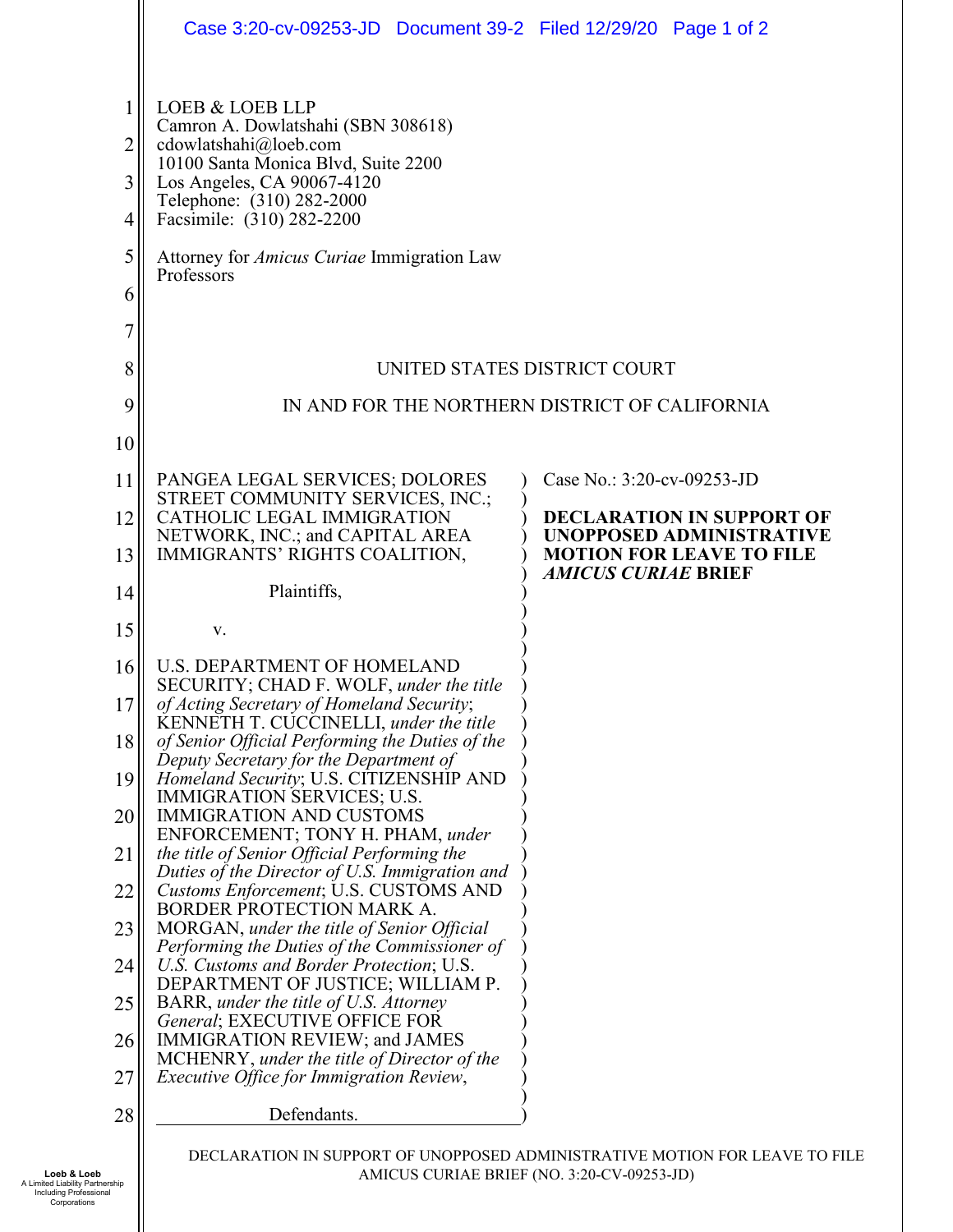### Case 3:20-cv-09253-JD Document 39-2 Filed 12/29/20 Page 2 of 2

|                                                                                          | I, Camron Dowlatshahi, declare as follows, pursuant to Local Rule 7-11(a):                                                |
|------------------------------------------------------------------------------------------|---------------------------------------------------------------------------------------------------------------------------|
| 2                                                                                        | 1.<br>I submit this declaration in connection with the Unopposed Motion for Leave to File                                 |
| 3                                                                                        | Amicus Curiae Brief in Support of Plaintiffs' Motion for Temporary Restraining Order, filed on                            |
| 4                                                                                        | behalf of the group of Immigration Law Professors constituting amicus curiae. I am an attorney                            |
| 5                                                                                        | employed by the law firm Loeb & Loeb LLP and representing amicus curiae. I make this declaration                          |
| 6                                                                                        | based on my own personal knowledge.                                                                                       |
| 7                                                                                        | 2.<br>On December 28, 2020, counsel for amicus curiae from the law firm Loeb & Loeb                                       |
| 8                                                                                        | LLP contacted defendants' counsel, who stated that defendants consent to a filing before December                         |
| 9<br>31, 2020, that complies with the Court's requirements.                              |                                                                                                                           |
| 10                                                                                       | 3.<br>Plaintiffs have consented to the motion of amicus curiae.                                                           |
| 11                                                                                       |                                                                                                                           |
| 12                                                                                       | I declare under penalty of perjury that the foregoing is true and correct.                                                |
| 13                                                                                       |                                                                                                                           |
| 14                                                                                       | Dated: December 29, 2020, Los Angeles, CA                                                                                 |
| 15                                                                                       | By: /s/ Camron A. Dowlatshahi                                                                                             |
| 16                                                                                       |                                                                                                                           |
| 17                                                                                       |                                                                                                                           |
| 18                                                                                       |                                                                                                                           |
| 19                                                                                       |                                                                                                                           |
| 20                                                                                       |                                                                                                                           |
| 21                                                                                       |                                                                                                                           |
| 22                                                                                       |                                                                                                                           |
| 23                                                                                       |                                                                                                                           |
| 24                                                                                       |                                                                                                                           |
| 25                                                                                       |                                                                                                                           |
| 26                                                                                       |                                                                                                                           |
| 27                                                                                       |                                                                                                                           |
| 28                                                                                       | $-2-$                                                                                                                     |
| Loeb & Loeb<br>A Limited Liability Partnership<br>Including Professional<br>Corporations | DECLARATION IN SUPPORT OF UNOPPOSED ADMINISTRATIVE MOTION FOR LEAVE TO FILE<br>AMICUS CURIAE BRIEF (NO. 3:20-CV-09253-JD) |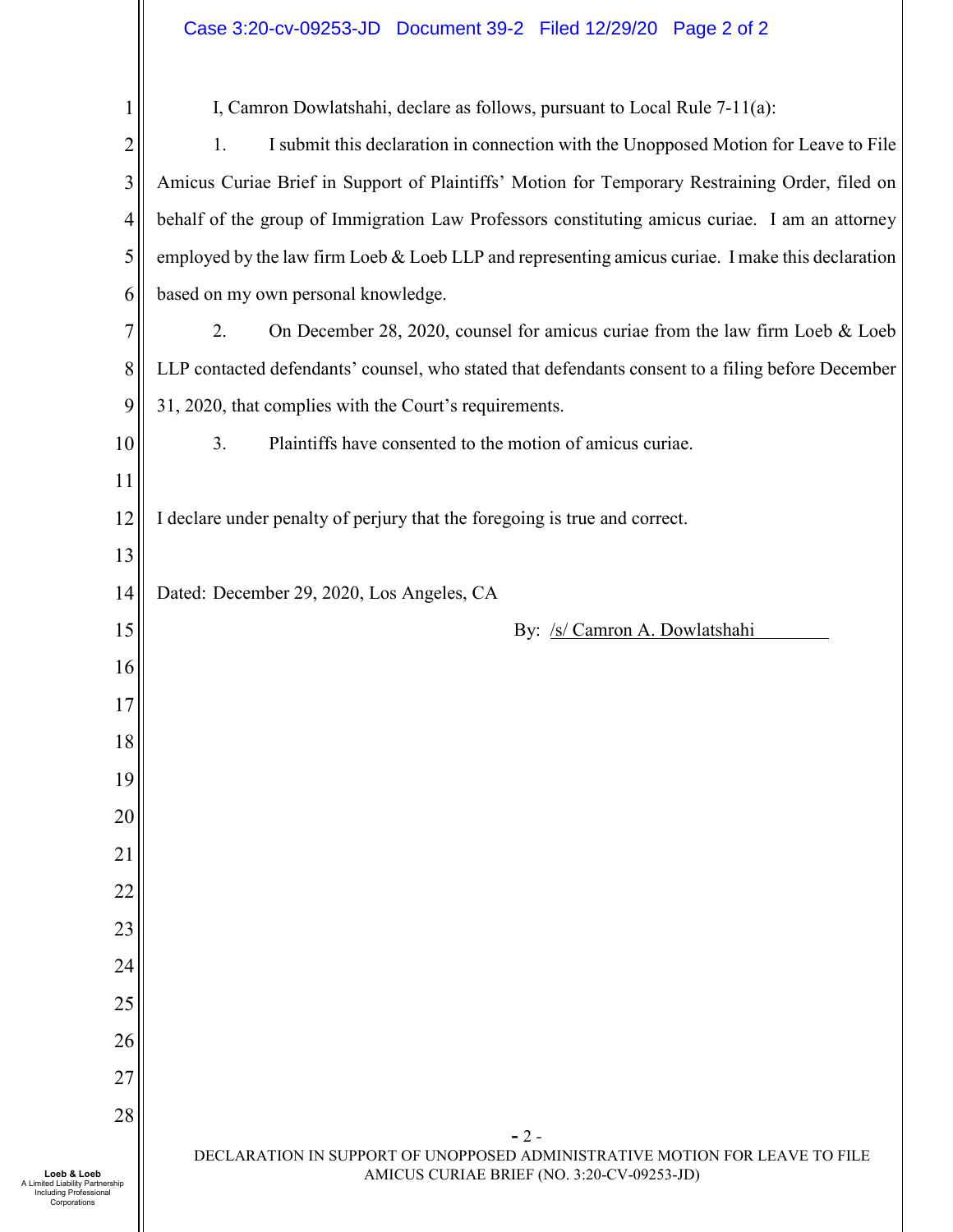|          | Case 3:20-cv-09253-JD  Document 39-3  Filed 12/29/20  Page 1 of 2                                                                      |                                                                |  |  |
|----------|----------------------------------------------------------------------------------------------------------------------------------------|----------------------------------------------------------------|--|--|
| 1        |                                                                                                                                        |                                                                |  |  |
| 2        |                                                                                                                                        |                                                                |  |  |
| 3<br>4   |                                                                                                                                        |                                                                |  |  |
| 5        |                                                                                                                                        |                                                                |  |  |
| 6        |                                                                                                                                        |                                                                |  |  |
| 7        |                                                                                                                                        |                                                                |  |  |
| 8        | UNITED STATES DISTRICT COURT                                                                                                           |                                                                |  |  |
| 9        | IN AND FOR THE NORTHERN DISTRICT OF CALIFORNIA                                                                                         |                                                                |  |  |
| 10       |                                                                                                                                        |                                                                |  |  |
| 11       | PANGEA LEGAL SERVICES; DOLORES<br>STREET COMMUNITY SERVICES, INC.;                                                                     | Case No.: 3:20-cv-09253-JD                                     |  |  |
| 12       | CATHOLIC LEGAL IMMIGRATION<br>NETWORK, INC.; and CAPITAL AREA                                                                          | [PROPOSED] ORDER GRANTING<br><b>UNOPPOSED MOTION FOR LEAVE</b> |  |  |
| 13       | IMMIGRANTS' RIGHTS COALITION,                                                                                                          | <b>TO FILE AMICUS CURIAE BRIEF</b>                             |  |  |
| 14       | Plaintiffs,                                                                                                                            |                                                                |  |  |
| 15       | V.                                                                                                                                     |                                                                |  |  |
| 16       | <b>U.S. DEPARTMENT OF HOMELAND</b><br>SECURITY; CHAD F. WOLF, under the title                                                          |                                                                |  |  |
| 17       | of Acting Secretary of Homeland Security;<br>KENNETH T. CUCCINELLI, under the title                                                    |                                                                |  |  |
| 18       | of Senior Official Performing the Duties of the<br>Deputy Secretary for the Department of                                              |                                                                |  |  |
| 19       | Homeland Security; U.S. CITIZENSHIP AND<br>IMMIGRATION SERVICES; U.S.                                                                  |                                                                |  |  |
| 20       | <b>IMMIGRATION AND CUSTOMS</b><br>ENFORCEMENT; TONY H. PHAM, under                                                                     |                                                                |  |  |
| 21<br>22 | the title of Senior Official Performing the<br>Duties of the Director of U.S. Immigration and<br>Customs Enforcement; U.S. CUSTOMS AND |                                                                |  |  |
| 23       | <b>BORDER PROTECTION MARK A.</b><br>MORGAN, under the title of Senior Official                                                         |                                                                |  |  |
| 24       | Performing the Duties of the Commissioner of<br>U.S. Customs and Border Protection; U.S.                                               |                                                                |  |  |
| 25       | DEPARTMENT OF JUSTICE; WILLIAM P.<br>BARR, under the title of U.S. Attorney                                                            |                                                                |  |  |
| 26       | General; EXECUTIVE OFFICE FOR<br>IMMIGRATION REVIEW; and JAMES                                                                         |                                                                |  |  |
| 27       | MCHENRY, under the title of Director of the<br>Executive Office for Immigration Review,                                                |                                                                |  |  |
| 28       | Defendants.                                                                                                                            |                                                                |  |  |
|          |                                                                                                                                        |                                                                |  |  |